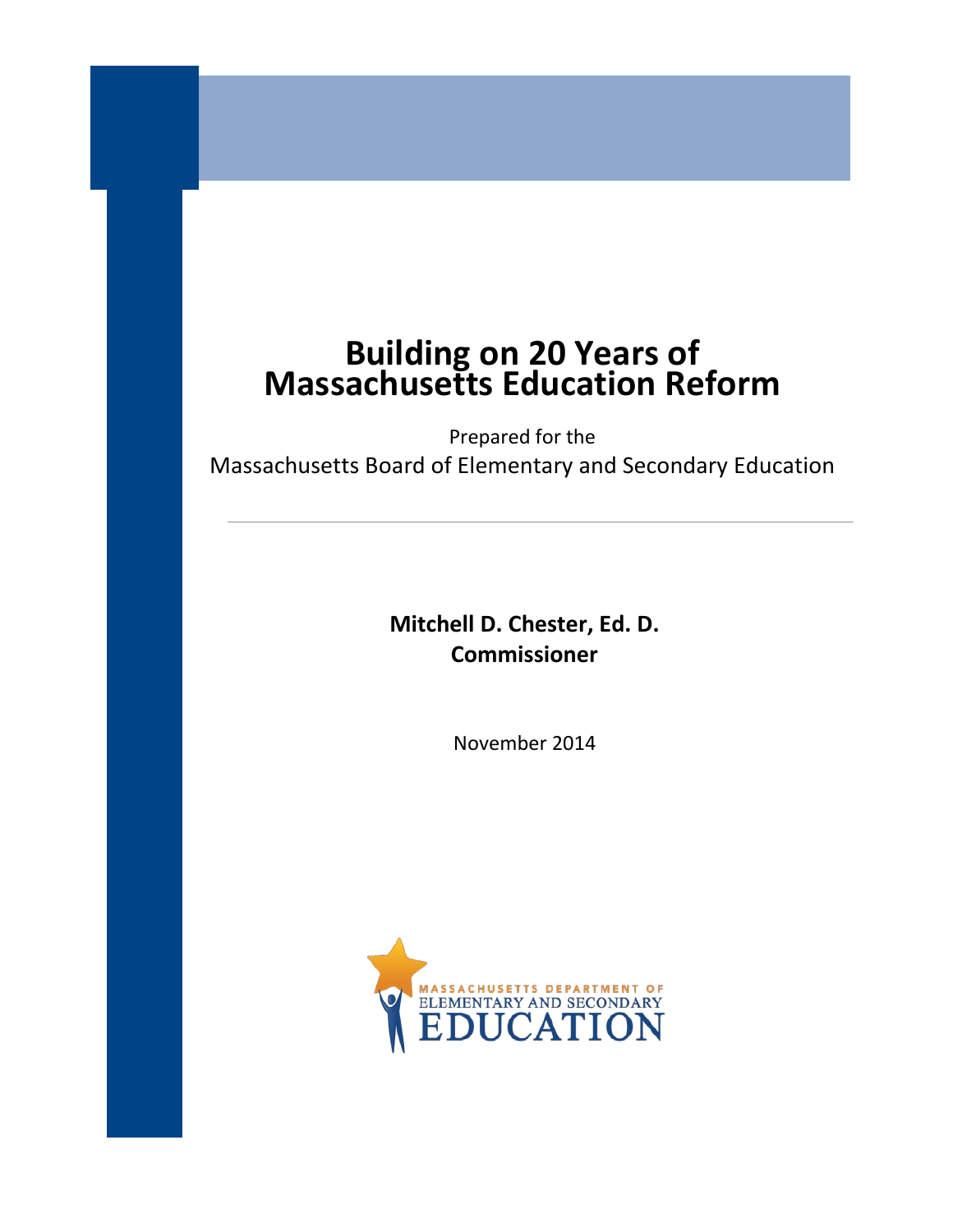The strong public school system that exists in Massachusetts today is the result both of the Commonwealth's centuries-old belief in public schools and, more recently, the broad and ambitious agenda established by the Massachusetts Education Reform Act of 1993 (MERA, St. 1993, c. 71).

In the early 1990s, the Massachusetts Business Alliance for Education (MBAE) spent two years producing their highly influential report, *Every Child a Winner.* Often credited with creating the intellectual framework and political impetus for the reform act (referred to herein as MERA, or the Act), the MBAE and their contemporaries, both in and out of government, established the framework under which public education in Massachusetts has operated over the ensuing two decades. That reform led to major increases in the amount of state aid that flows to schools, and it also established high standards and required more accountability across the entire education system.

Implementation of these changes brought controversy and challenges, but few would argue today that the standards-based reform effort embarked upon in 1993 has been anything less than an overwhelming success for the Commonwealth. Over the last two decades, scores of individuals and organizations have pursued and implemented a non-partisan agenda of high standards and accountability that has made Massachusetts a national leader in education. People look to Massachusetts as a place where high expectations, a consistent educational agenda, and strong fiscal support for schools have produced results.

The Education Reform Act has enjoyed stable and generous support from leaders from both political parties. Through several changes in governors, legislative leadership, education commissioners, and members of the Board of Elementary and Secondary Education, the basic framework established by the Education Reform Act continues to define and lend coherence to the Commonwealth's approach to improving public education. The stability of that framework has been critical to the success that Massachusetts has experienced and will continue to be critical in the future.

Two decades after adopting the Education Reform Act, the Commonwealth is uniquely engaged in the challenges and opportunities that accompany a mature phase of standards-based reform. Unlike many states that are debating or adopting the reforms begun here in 1993, Massachusetts is engaged in the kind of next-generation work that two decades of policy stability facilitates, such as: supporting educators in a process of self improvement and performance review; helping districts strengthen their curriculum and instruction; delivering technologically sophisticated tools to help educators and administrators leverage data they routinely collect; and identifying and intervening in the schools that are struggling the most to serve their students well. More generally, Massachusetts has been actively defining the most appropriate role of a state education agency in a standards-based system characterized by a highly decentralized system of school management and governance.

To understand our present context, it helps to understand the conditions and circumstances that led to the Education Reform Act's adoption and how our current opportunities and challenges fit within the broader framework that the Act created.

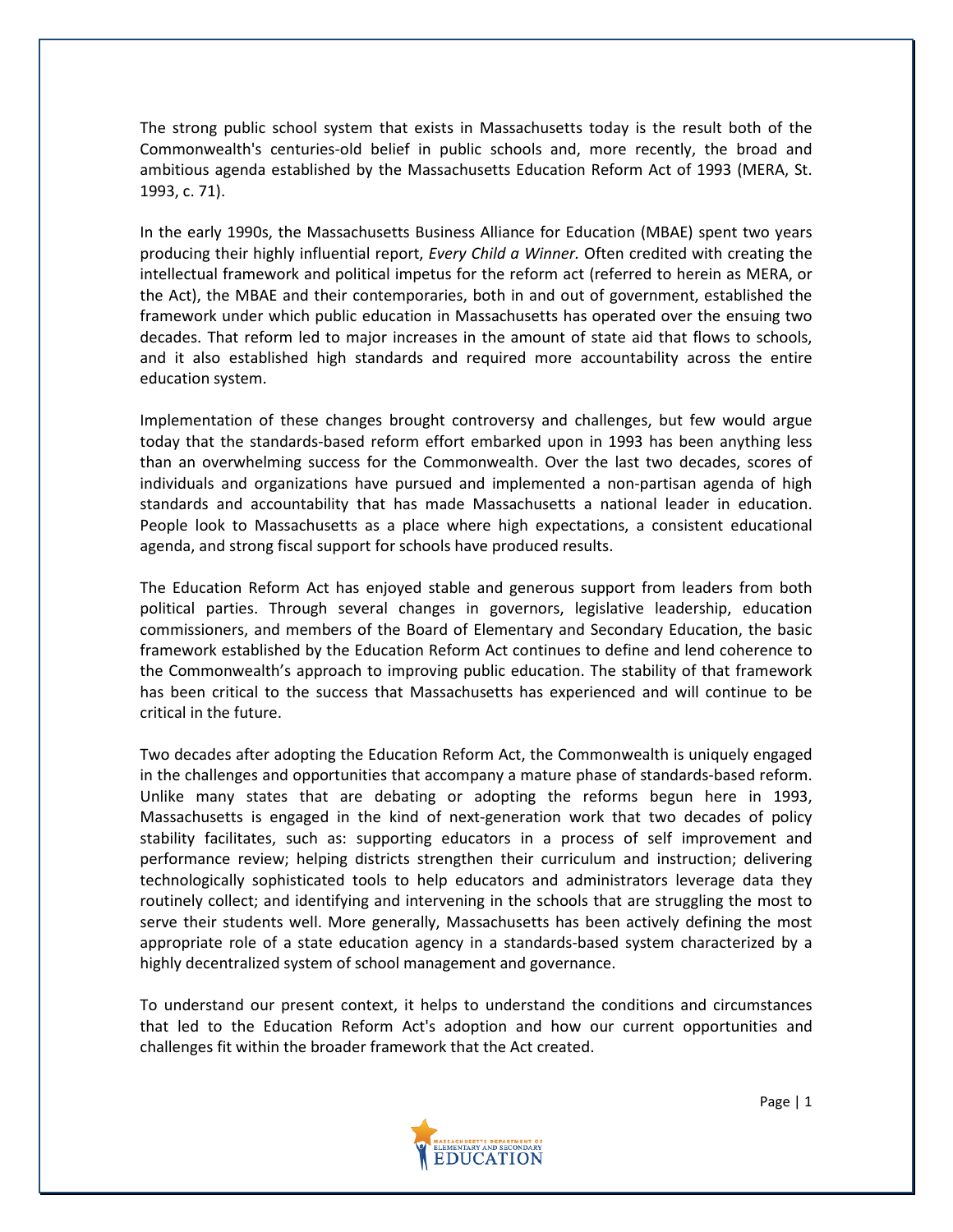# **MERA – Fundamental Change Built on an Existing Foundation**

The Massachusetts Education Reform Act of 1993 was the most dramatic change in generations in how the Commonwealth supported and oversaw the delivery of education services by local school districts, and it continued Massachusetts' reputation for public education leadership that Horace Mann established in 1837. At its most basic level, the Act required the establishment of high standards that each student would be expected to meet, a statewide assessment system designed to measure progress towards that goal, and an accountability system to hold schools and districts responsible for progress in meeting the new standards. To help districts meet the new standards, the Act established a new school finance system designed to make available an adequate level of resources to each school district irrespective of each community's fiscal capacity.

The impetus, authorization, and support for this fundamental shift were rooted in a confluence of forces:

- The National Context: The decade that preceded MERA's adoption began with the release of *A Nation at Risk*, which spurred public debate over how to reverse what was widely accepted as a prolonged decline of American public education and "a rising tide of mediocrity." By the end of that decade, the Education Summit of 1989 and creation of the National Education Goals Panel, which grew from it, began to focus reform discussions around the concept of standards-based education reform. The creation of the National Assessment Governing Board (which administers the National Assessment of Educational Progress) in 1991 and reforms of the federal Title 1 law in 1994, which required states to adopt content standards and assessments tied to them, reflected a growing national consensus in support of standards-based reform.
- Emergence from a Fiscal Crisis: By 1993, the Commonwealth was emerging from a major fiscal decline. In 1991, a report commissioned by the state Board of Education documented severe deficiencies in many public schools and the fiscal challenges facing many of the poorest districts in the state. Given the limits Proposition 2-1/2 had imposed on municipal revenue growth prior to the fiscal decline, the need for a significant expansion of state education assistance, particularly in the communities now referred to as "Gateway Cities," was evident to state policymakers and their constituents. (Proposition 2-1/2 went into effect in 1982.)
- Equity Suits Across the Nation, *McDuffy* at Home: Following a nationwide pattern of lawsuits challenging the equity of state education finance systems, based on state rather than federal constitutional law, plaintiffs in Massachusetts grounded their equity claims in the Massachusetts Constitution, in a case that became known as *McDuffy v. Robertson*. That successful lawsuit established the state constitutional standards that policymakers would be expected to meet, but the Supreme Judicial Court (SJC) deferred to the legislative and executive branches to identify and take steps to meet those standards. The Education Reform Act, and other education efforts that followed, were commonly understood as having been responsive to the plaintiffs' claims for relief from the constitutionally deficient state system of educational standards and finance that led to the lawsuit. A subsequent decision by the SJC in 2005, *Hancock v. Commissioner of Education*, validated that state officials had, in fact, established and continued to pursue an educational reform system designed to address educational deficiencies and meet the constitutional standard.

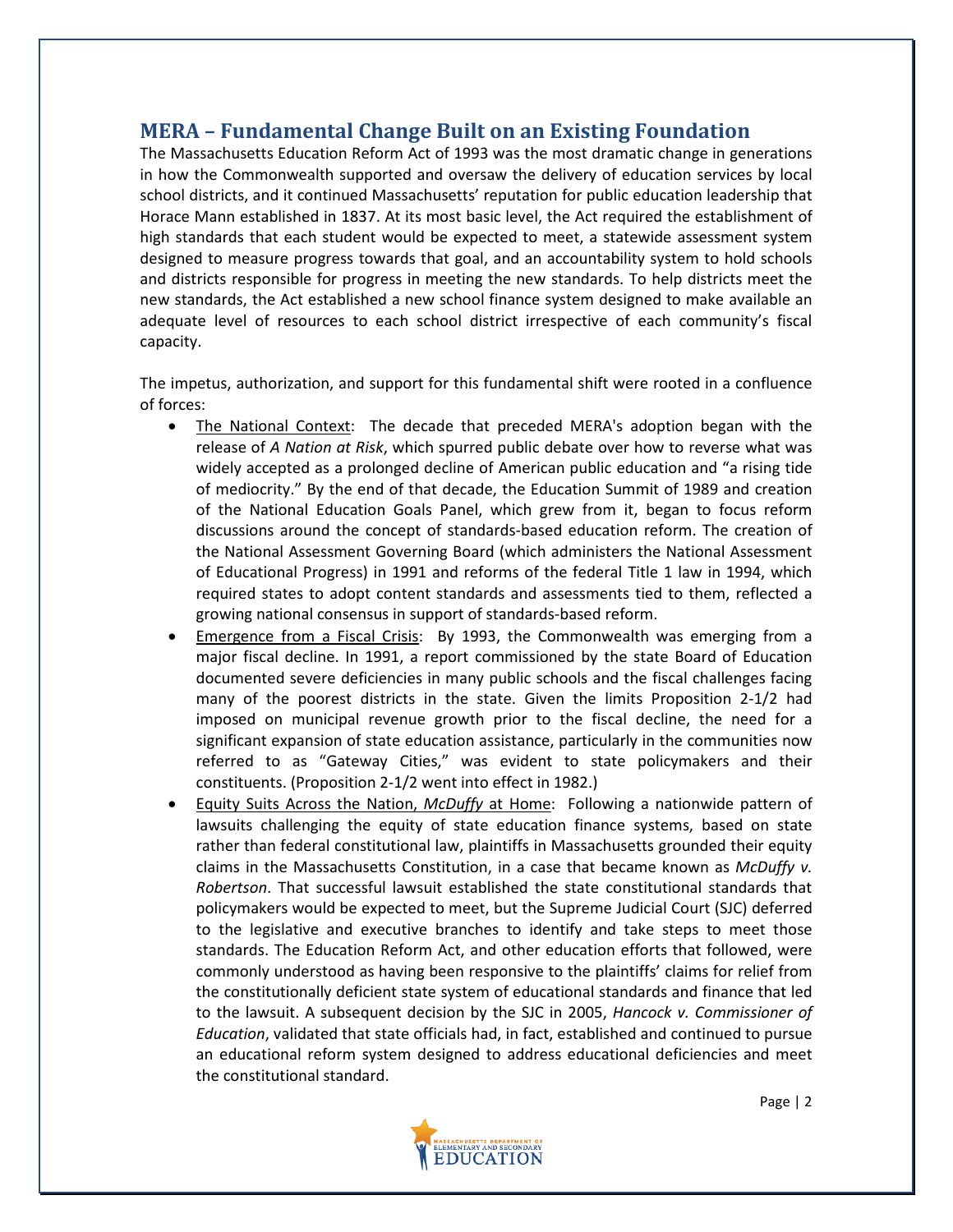Perhaps most significant from a governance and finance perspective, the *McDuffy* and *Hancock* decisions clearly established that while state officials can delegate responsibility for some aspects of the education system to local governments, the fundamental constitutional duty to educate all children to a high standard rests with the Commonwealth's executive and legislative officials.

It is important to recognize the ways in which the *McDuffy* decision and the Education Reform Act did and did not alter the historic relationship between state and local responsibilities in education matters.

On one hand, both the *McDuffy* decision and the Act clearly identified, for the first time, broad state authority and responsibility to establish the goals and standards for the public education system and a mechanism to monitor and report on the progress of that system in meeting those goals and standards. The Act, also for the first time, established a required "foundation" level of spending for each district in the Commonwealth that was to be reached by the establishment of both a state-mandated, required local contribution and a supplemental amount of state aid. In this way, the Chapter 70 education aid formula was designed to ensure that all districts had adequate resources to provide all students the opportunity to meet the established educational goals and standards. Finally, the Act directed the state Board of Education to develop a school and district accountability system that provided for direct state intervention in cases of underperformance or chronic underperformance.<sup>[1](#page-3-0)</sup> In all these ways, the Act was a significant change in the paradigm of public education in the Commonwealth.

On the other hand, in enacting and implementing the Education Reform Act and thereby moving to meet the constitutional mandate articulated by the SJC in the *McDuffy* case, state policy makers did not deem it necessary to fundamentally change the longstanding tradition of using local school districts to manage and direct the delivery of educational services to the vast majority of students.<sup>[2](#page-3-1)</sup> The Education Reform Act did not, for example, eliminate, consolidate, or otherwise significantly alter the make-up of existing local school districts.<sup>[3](#page-3-2)</sup> Rather, it envisioned the Board of Education, the Commissioner, and the state education agency (SEA) that he directs leading a relatively decentralized delivery system by establishing high standards of educator licensure and continuing professional development, promulgating state standards and curriculum frameworks of high quality, and annually assessing and reporting on how schools and districts perform in helping students master the academic standards. In this sense, other than in instances of very low performance, the framers of the Education Reform Act established a system that assumed that, with foundation levels of spending, local districts would have the human capital, expertise, and general capacity to identify their own needs and respond in an efficient and effective manner to meet the new state standards. In addition, through the

<span id="page-3-2"></span><sup>&</sup>lt;sup>3</sup> There are currently 325 operating school districts (not including charter schools) with half enrolling fewer than 1,859 students each. In fact, one-fourth of districts enroll fewer than 770 students. In comparison, the state of Maryland, which enrolls a similar number of students as Massachusetts, is organized into 24 operating school districts – each with greater capacity to support expansive student programming and staff development than most of the Commonwealth's school districts.



 $^1$  Sections 1I, 1J, and 1K of M.G.L. c. 69, added by Section 29 of Chapter 71 of the Acts of 1993.

<span id="page-3-1"></span><span id="page-3-0"></span> $2$  The Act did authorize the establishment of up to 25 commonwealth charter schools (including up to five in Boston) outside the jurisdiction of existing school districts. Charter schools as a significant policy initiative originating in the Act will be discussed later in this paper.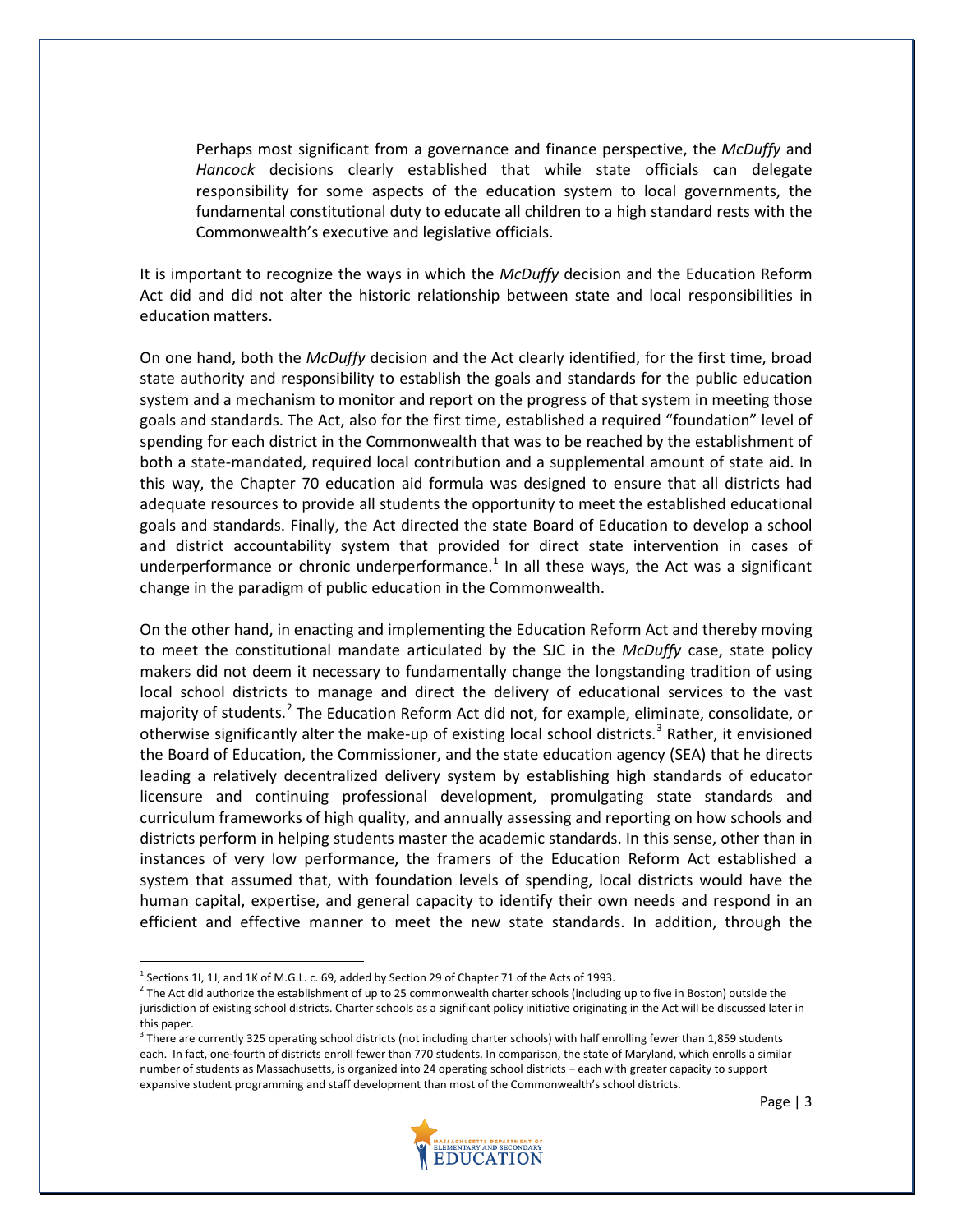expansion of parental choice through charter schools, the Education Reform Act provided incentives for local districts to address low performance.

As the accountability system has developed over time, however, calls have increased for additional state support for the benefit of students in persistently low-performing schools. The accountability system highlights a challenge inherent in the Education Reform Act: how to build an effective state system of standards, accountability, and support, while still respecting the decentralized district system that facilitates community and educator engagement. This challenge continues to confront state policy makers and education officials and continues to defy easy resolution or even the sense of having achieved an appropriate reconciliation of the competing values.

# **The Principal Elements of Standards-Based Reform in Massachusetts and their Continuing Implementation**

The Education Reform Act was a detailed and far-reaching piece of legislation that affected many aspects of K-12 education beyond the core reforms of standards, assessments, finance, and accountability. A short list includes educator licensure, professional development, educator evaluation, vocational education, charter schools, school budgeting and accounting, district hiring authority, and technology utilization. The discussion below does not purport to catalogue all the initiatives contained in the Act. Rather, it focuses on the core elements of standardsbased reform that established the broad framework under which we continue to operate, in order to give context to current issues.

#### **School Finance: A Crisis Gives Rise to a Grand Bargain**

The state aid program that provides general financial assistance to local school districts is popularly known as Chapter 70 due to its statutory basis in Chapter 70 of the Massachusetts General Laws. It was enacted as part of the Education Reform Act. While education aid formulas existed as early as 1919, none had assigned state government such a central role in establishing and supporting a minimum level of educational spending for all districts.

Even in the absence of the *McDuffy* decision, it is likely that the Commonwealth would have been forced to assume a broader role in supporting local communities. The Board of Education had recently found many schools to be "in a state of emergency due to grossly inadequate financial support," based on a report it had adopted and published in 1991<sup>[4](#page-4-0)</sup>. Massachusetts had historically relied very heavily on the property tax as the main source of school funding, even among communities with little property wealth. Given the adoption of Proposition 2-1/2 ten years earlier, however, local communities were severely limited in their ability to provide resources to improve the identified poor conditions in the schools. A significant expansion of state support was likely then, in any event, but the *McDuffy* decision clarified that the constitutional duty lay with the state and the Act provided a policy and programmatic framework to direct the expansion of state funding.

<span id="page-4-0"></span><sup>&</sup>lt;sup>4</sup> A Policy Position On Distressed School Systems and School Reform, November 26, 1991 was adopted by the Board in response to the "Report on Distressed School Systems" that had been delivered to the Board by staff, working at its direction, on October 15, 1991. The "policy position" included an explicit discussion of the role of Prop 2-1/2 in the fiscal crisis and how its impact was muted during the era of prosperity that followed its adoption.

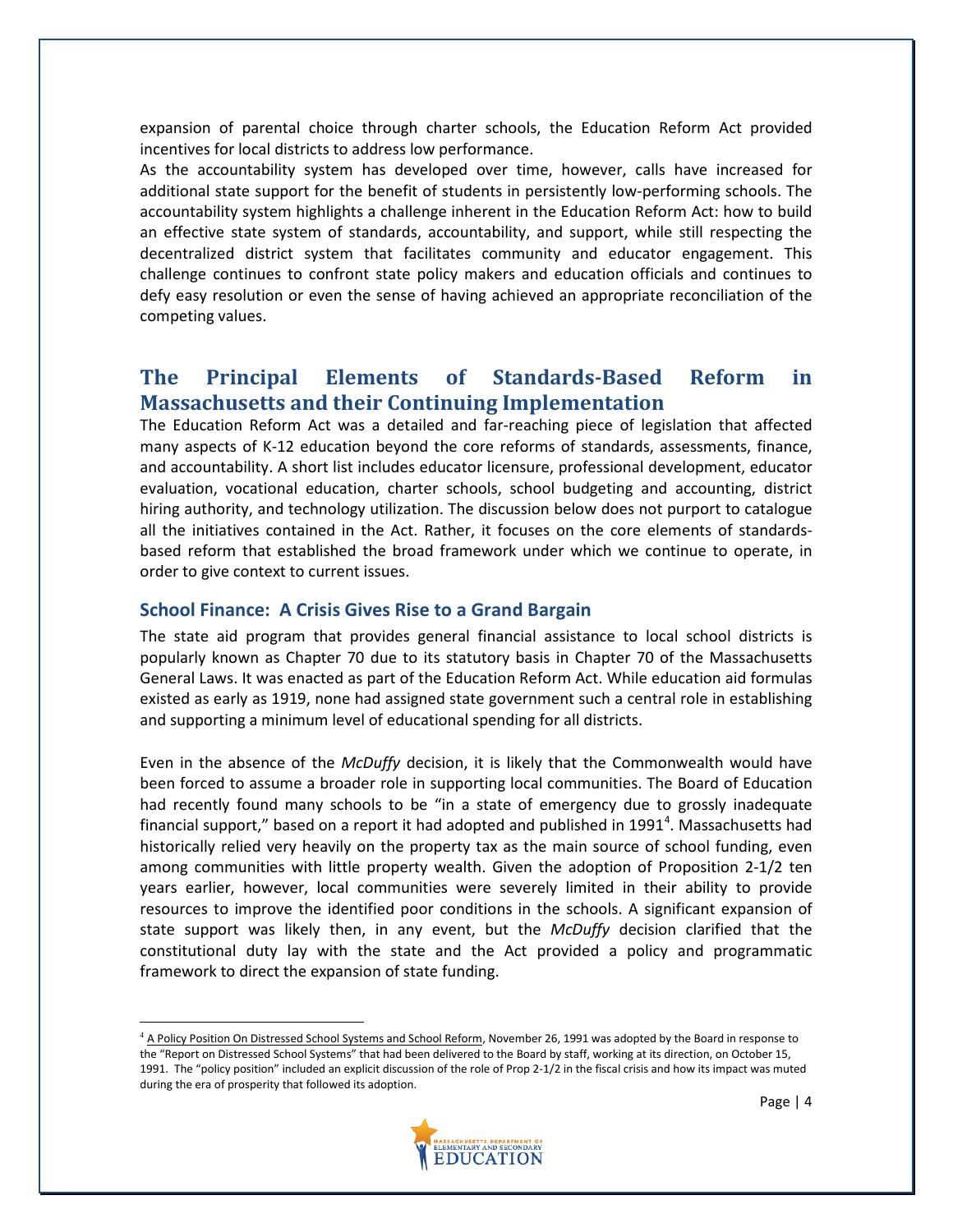The Act defined a foundation budget for each school district that represented the amount of money necessary to provide an adequate education to all students in that district. Each district's foundation budget reflected its enrollment and the demographics of its student body.

In order to ensure that the foundation budget of each district keeps pace with inflation, Chapter 70 indexes the core elements of the foundation budget to inflation by a government price deflator calculated by the U.S. Department of Commerce. With the exception of a few significant changes, the underlying assumptions and calculations of foundation budgets have remained largely unchanged since their adoption in 1993.

Besides establishing foundation spending levels for each district, Chapter 70 also established required local contributions for each municipality in the Commonwealth. Often referred to as the "equity" provisions of the formula, these local contributions were designed to reflect the relative fiscal capacity of the Commonwealth's 351 cities and towns. State aid amounts were then calibrated to ensure that each district had adequate total resources to meet its established foundation level within seven years. While legislative changes to foundation budget calculations have been relatively infrequent

## **Current Issue Foundation Budget Review Commission**

Given the centrality of foundation budgets to the overall framework of standards-based education in Massachusetts, the original Act provided for periodic reviews of its elements and calculations. The FY15 state budget authorized a newly constituted Foundation Budget Review Commission to convene and issue a report by June 30, 2015. The Act's conceptual framework is reflected in the Commission's charge to both review the way foundation budgets are calculated and to make recommendations of programs and services necessary to meet the Commonwealth's goals for student success as measured by state assessments.

After two decades of experience under the Act's Chapter 70 framework, lawmakers also asked the Commission to "determine and recommend measures to promote the adoption of ways in which resources can be most effectively utilized…."\* Given the longterm stability of state support for districts under Chapter 70, the dominance of this funding stream in the overall state support of K-12 education, and the variance in district performance among those receiving similar financial support, it is not surprising that state lawmakers are interested in insuring that locally determined budget decisions are made in the most informed manner possible.

\* Sections 124 and 278 of Chapter 165 of the Acts of 2014.

and modest since 1993, changes to the equity provisions became more frequent and significant once all districts reached foundation levels of spending after the seven-year phase-in was completed in 2000.

The relationship between adoption of state standards and the simultaneous adoption of a means-tested state finance system is sometimes referred to as "the grand bargain." It is critically important to recognize, however, that the billions of dollars in state aid that Chapter 70 delivers to local schools annually (approximately \$4.4 billion in Fiscal Year 2015) is spent entirely at the discretion of local officials, irrespective of the programmatic assumptions and calculations made

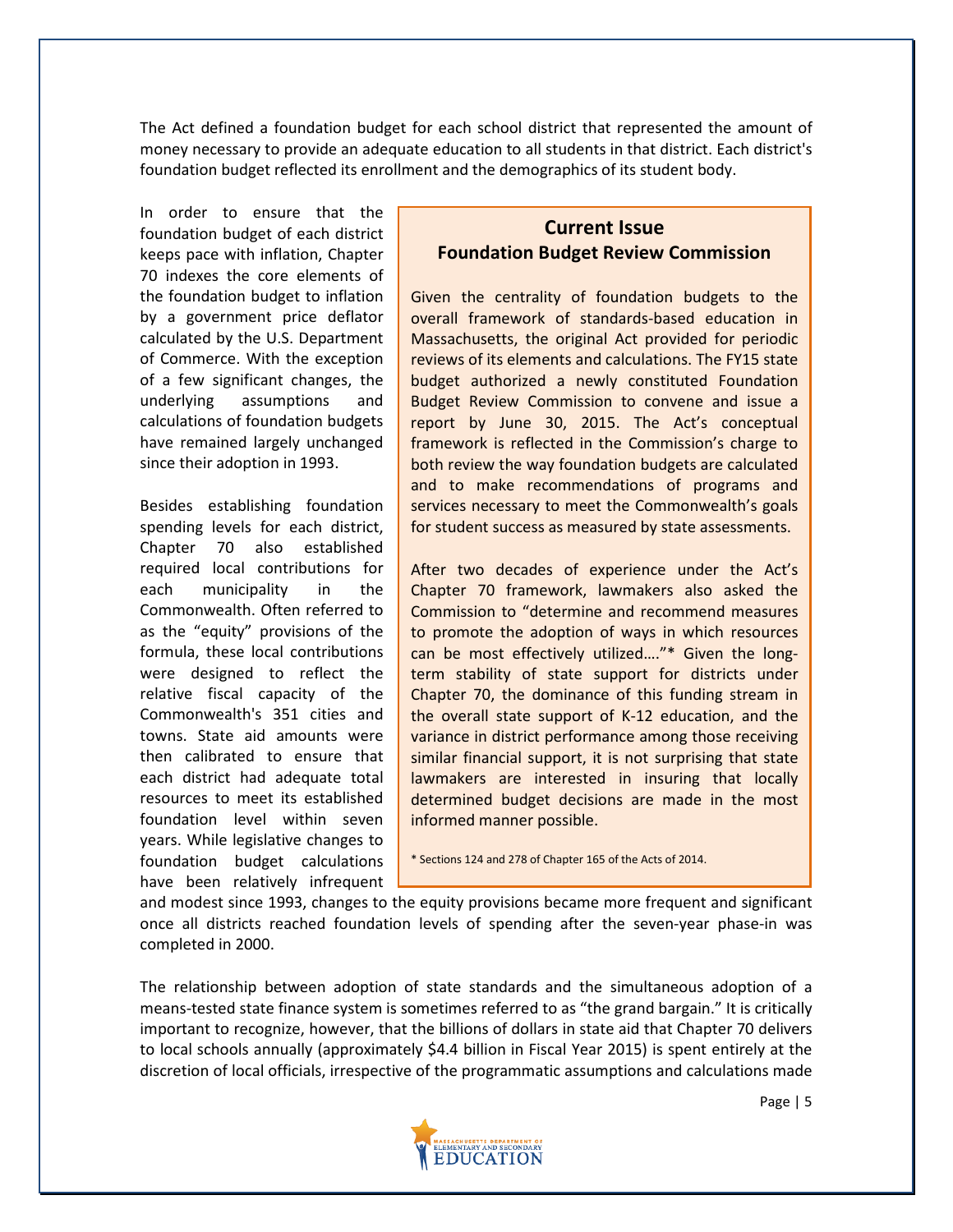to establish the aid amount. In this sense, the Education Reform Act's finance system embodied the core choices and assumptions about maintaining local control and depending on the development of local district capacity to meet the new state standards.

Chapter 70 represents almost 90 percent of all state funding that passes through the Department of Elementary and Secondary Education (DESE) on an annual basis and thereby represents the primary vehicle by which the Commonwealth supports student mastery of the state standards. In our poorest communities in particular, Chapter 70 aid is the lifeline that brings a high quality education within reach of children and frequently supports more than 80 percent of total operating expenditures in the neediest districts.

| <b>Budget Category</b>               | % of Total Budget | <b>FY15 Budget</b> |
|--------------------------------------|-------------------|--------------------|
| Chapter 70 Education Aid             | 87.8%             | 4,400,696,186      |
| Grant Program/Direct Services to S&D | 5.9%              | 296,191,948        |
| <b>SPED Circuit Breaker Program</b>  | 5.1%              | 255,851,513        |
| <b>State Supported Services</b>      | 0.7%              | 34,573,794         |
| <b>DESE Administration Costs*</b>    | 0.5%              | 25,778,123         |
| <b>Grand Total</b>                   |                   | 5,013,091,564      |

## **DESE's FY15 State Budget Appropriations**

\* Funding is derived from multiple state accounts to support administration costs



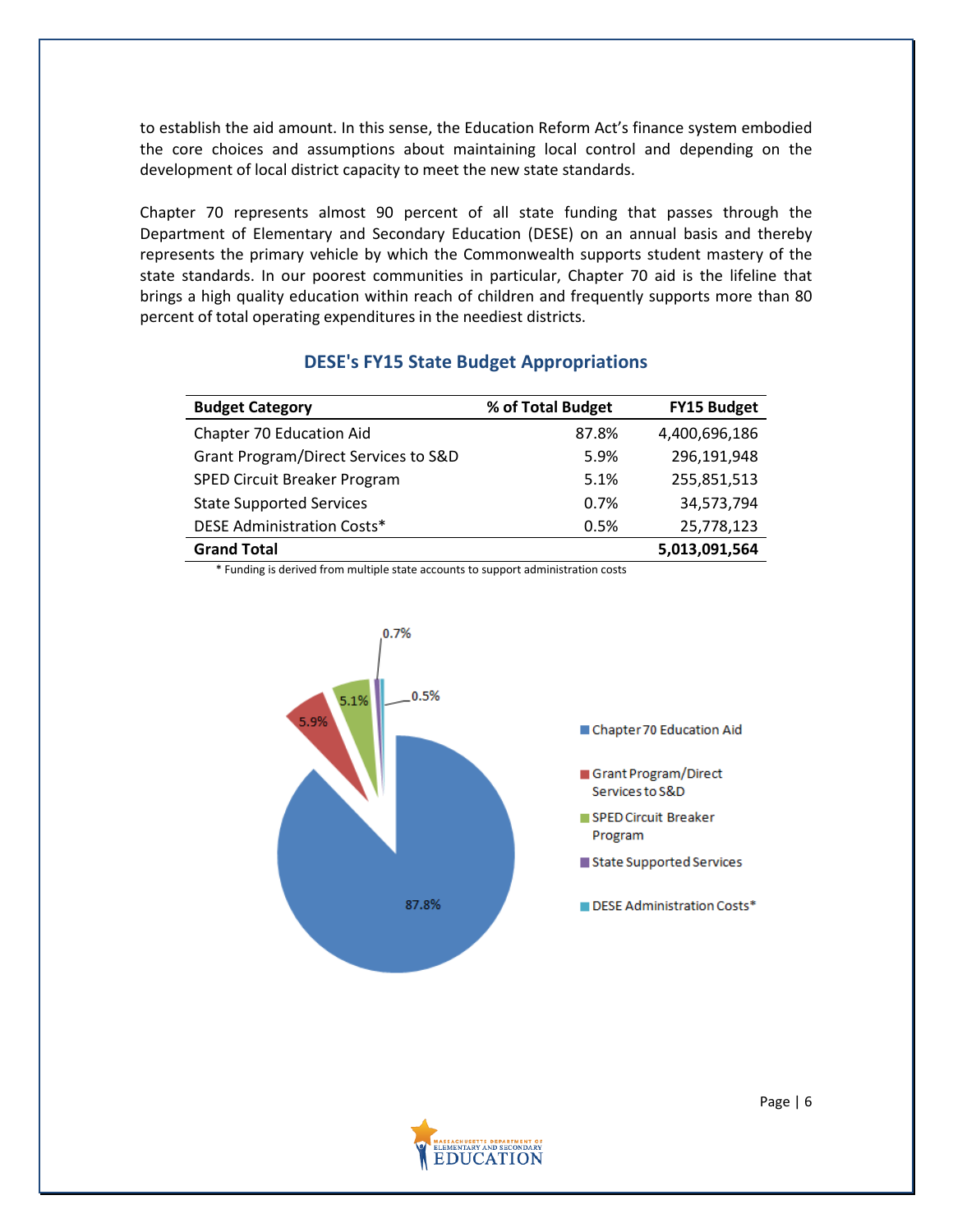| <b>Funding Category</b>                               | <b>FY15 Budget</b> |            |
|-------------------------------------------------------|--------------------|------------|
| <b>Chapter 70 Education Aid</b>                       | 4,400,696,186      |            |
| <b>SPED Circuit Breaker Program</b>                   | 255,851,513        |            |
| <b>Grant Program/Direct Services to S&amp;D</b>       | 296,191,948        |            |
| <b>Charter School Tuition Reimbursements</b>          |                    | 80,000,000 |
| <b>Regional School Transportation</b>                 |                    | 70,251,563 |
| <b>Adult Learning Centers</b>                         |                    | 30,280,530 |
| Kindergarten Expansion Grants                         |                    | 23,928,155 |
| <b>METCO</b>                                          |                    | 19,142,582 |
| <b>Expanded Learning Time Grants</b>                  |                    | 14,535,388 |
| Transportation Reimbursement for Homeless Children    |                    | 7,350,000  |
| Supports to Close the Achievement Gap                 |                    | 5,994,804  |
| School Lunch Program                                  |                    | 5,426,986  |
| Targeted Assistance to Schools & Districts            |                    | 5,223,375  |
| Mental Health & Substance Abuse Counselor Grants      |                    | 4,843,929  |
| <b>School Breakfast Program</b>                       |                    | 4,421,323  |
| <b>Foundation Reserve</b>                             |                    | 3,383,233  |
| School-To-Work Connecting Activities                  |                    | 2,750,000  |
| AP Math and Science Programs                          |                    | 2,600,000  |
| Non-Resident Vocational Students Transportation       |                    | 2,244,847  |
| English. Language Acquisition                         |                    | 2,136,817  |
| <b>YouthBuild Programs</b>                            |                    | 2,000,000  |
| <b>Consolidated Literacy Program</b>                  |                    | 1,800,438  |
| After School Grant Program                            |                    | 1,686,396  |
| Reserve for shortfall in Federal Impact Aid           |                    | 1,300,000  |
| <b>College and Career Readiness Program</b>           |                    | 1,000,000  |
| <b>Innovation Schools</b>                             |                    | 915,442    |
| <b>Education Evaluation Grant Program</b>             |                    | 500,000    |
| Massachusetts Service Alliance Grants                 |                    | 400,000    |
| <b>Bay State Reading Institute</b>                    |                    | 400,000    |
| Early Intervention Tutorial Literacy                  |                    | 300,000    |
| Regional Bonus Aid                                    |                    | 280,000    |
| <b>Financial Literacy Grants</b>                      |                    | 250,000    |
| <b>Alternative Education</b>                          |                    | 246,140    |
| Safe and Supportive Schools Grant Program             |                    | 200,000    |
| P.D. for Mathematics                                  |                    | 200,000    |
| Creative Challenge Index                              |                    | 200,000    |
| <b>State Supported Services</b>                       | 34,573,794         |            |
| <b>Student Assessment (MCAS)</b>                      |                    | 27,115,088 |
| Special Education in Institutional Settings           |                    | 5,091,718  |
| <b>Teacher Certification Retained Revenue</b>         |                    | 1,824,546  |
| School & District Accountability Reviews & Monitoring |                    | 542,442    |
| <b>DESE Administration Costs</b>                      | 25,778,123         |            |
| <b>Grand Total</b>                                    | 5,013,091,564      |            |

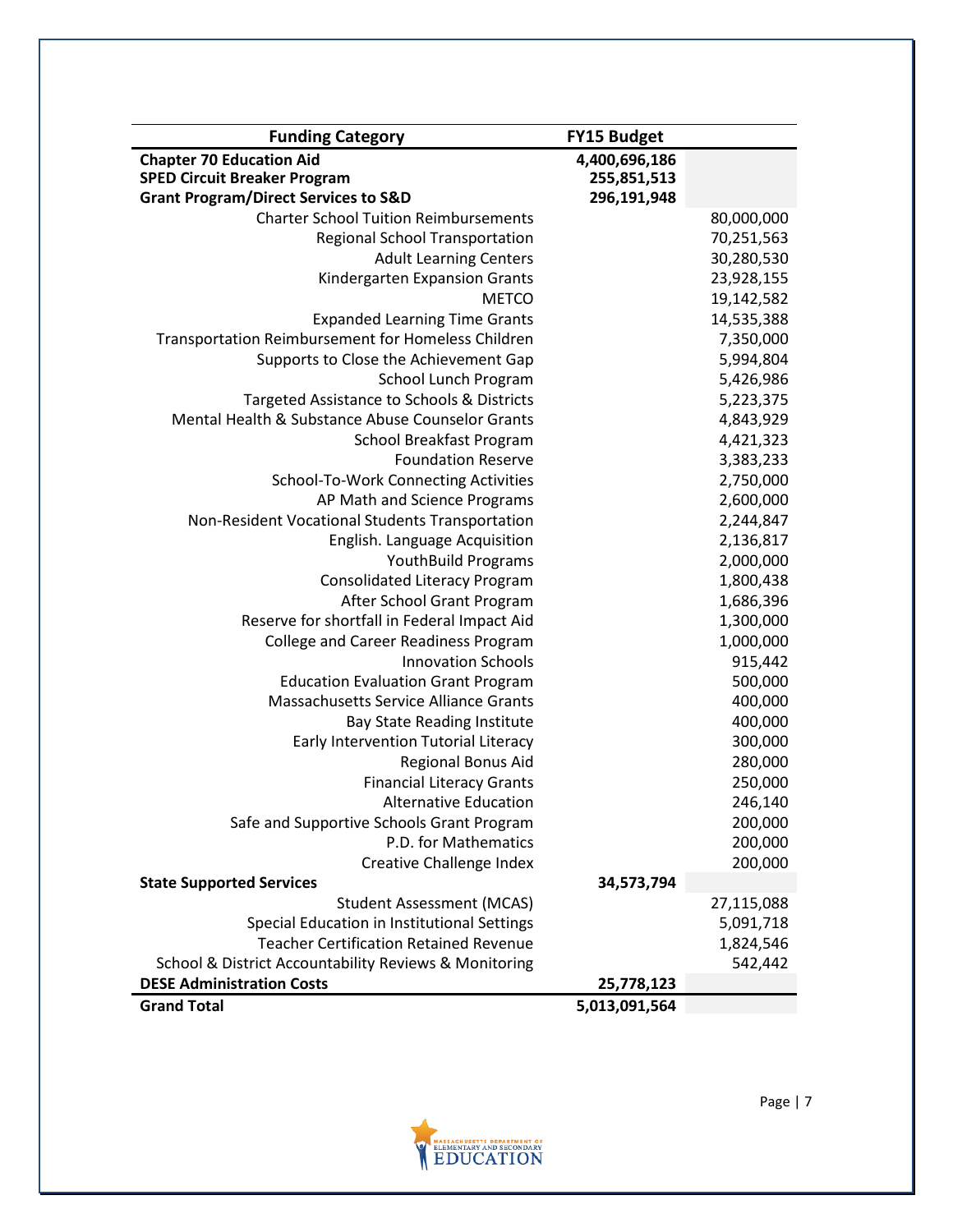## **Development of Academic Standards and Assessing Student Mastery of Them**

#### *STANDARDS*

Along with the expansion of financial support for districts, the development of statewide curriculum standards and a student assessment system dominated the first seven to ten years of the reform effort.

The Education Reform Act directed the state Board and Commissioner to develop academic standards in core subjects setting forth the "skills, competencies, and knowledge" to be possessed by all students at each grade or cluster of grades, with high expectations for student performance consistent with skills, competencies, and knowledge "possessed by typical students in the most educationally advanced nations."<sup>[5](#page-8-0)</sup> The Board adopted the first curriculum frameworks in mathematics and English language arts (ELA) in 1996 and 1997 with significant revisions occurring in 2000 and 2001. The statute, as well as best practice, calls for the standards to be updated periodically. The Board adopted the current curriculum frameworks in mathematics and ELA in December 2010. The Board adopted frameworks in other subject areas in 1999, 2003, and 2006. As would be expected, and as is appropriate given the centrality and importance of frameworks in a standards-based system, each adoption and revision of standards is characterized by vigorous debate and some measure of controversy.

As the first decade under the Education Reform Act came to an end, Massachusetts had earned recognition for developing and maintaining a set of frameworks ranked among the very best in the country. The quality of our standards is often cited as an important element in the Reform Act's success and the state's high performance on national and international assessments.

<span id="page-8-0"></span> $5$  Section 1D of M.G.L. c. 69, as added by Section 29 of Chapter 71 of the Acts of 1993.

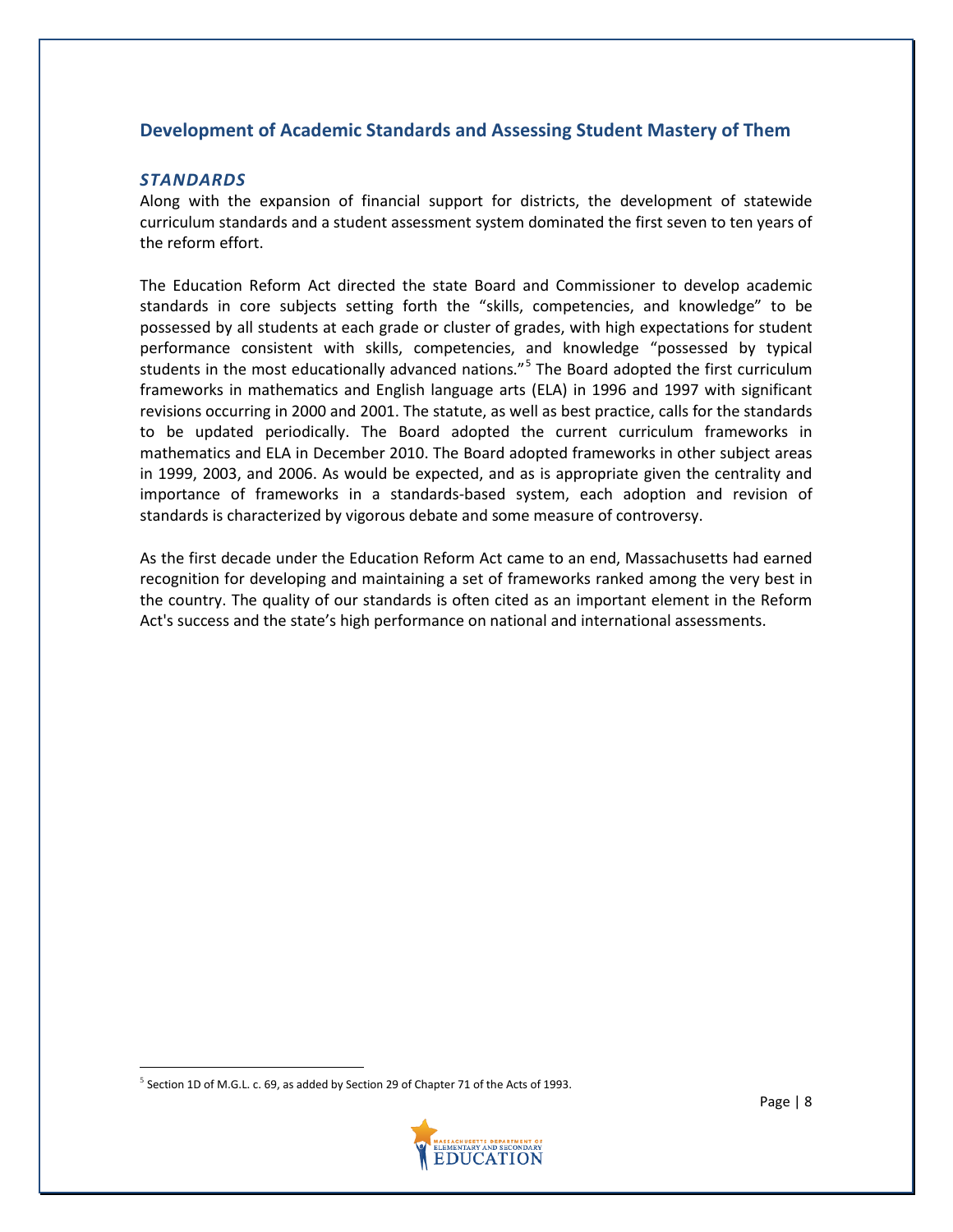# **Current Issue Common Core State Standards (CCSS)**

The most recent revisions of Massachusetts' mathematics and ELA frameworks began in 2008 when the commissioner convened teams of Massachusetts educators to begin the process. In 2009, the National Governors Association (NGA) and Council of Chief State School Officers (CCSSO) initiated a bipartisan effort to write a set of Common Core State Standards. Given the status and reputation of Massachusetts' frameworks, the groups solicited input from the Massachusetts teams, and the work of the Massachusetts teams was deliberately coordinated with the NGA and CCSSO effort. In December 2010, after an extended period in which Massachusetts educators and outside experts compared the Common Core to the existing Massachusetts standards and during which the traditional process of public review and comment took place, the Board of Elementary and Secondary Education voted to adopt the Common Core State Standards while also voting to augment them with elements from the Massachusetts frameworks that had not been included in the Common Core.

Based on the extensive review, the Board determined the quality and rigor of the Common Core State Standards matched or exceeded those they replaced. In addition, there were other compelling reasons to join other states in adopting the Common Core, including the potential to share some of the expense and burden of developing and maintaining high-quality standards, and the promise of creating a common market for high-quality instructional materials that are aligned with the standards. In 2012, the Commonwealth took advantage of just such an opportunity by jointly procuring, with Ohio, a suite of instructional tools called *Edwin Teaching and Learning*. As a result, the Commonwealth has been able to offer districts quality tools of formative assessment and model curriculum units that are aligned with our state standards and which would not otherwise be within reach for many of our smaller and poorer communities.

The ongoing debates over the adoption of the Common Core Standards in many other states reflect both the significant shift in policy that adoption of high standards and accountability represents for those states and the resentment of opinion leaders in those states over the role of the U.S. Department of Education in promoting and encouraging such an adoption.\* Having developed and adopted our standards-based system in 1993 without federal involvement, the focus of debate in Massachusetts has been whether the Common Core State Standards meet the level of quality and rigor that we have come to expect in Massachusetts. While such a debate is appropriate and common at moments of standards revision, this debate should not be confused with the more fundamental and politically charged debates occurring in other states. The debates in other states should also not distract educators in our schools from the important work of completing the alignment of their education programs with the new standards that the Board adopted almost four years ago. Our educators are experienced in this work, given past transitions, and they have demonstrated much success in it.

\* The federal government, through Race to the Top, encouraged states to adopt college- and career-ready standards but did not specify any particular standards. It is worth remembering that a group of states created the Common Core State Standards, and Massachusetts played a leading role.

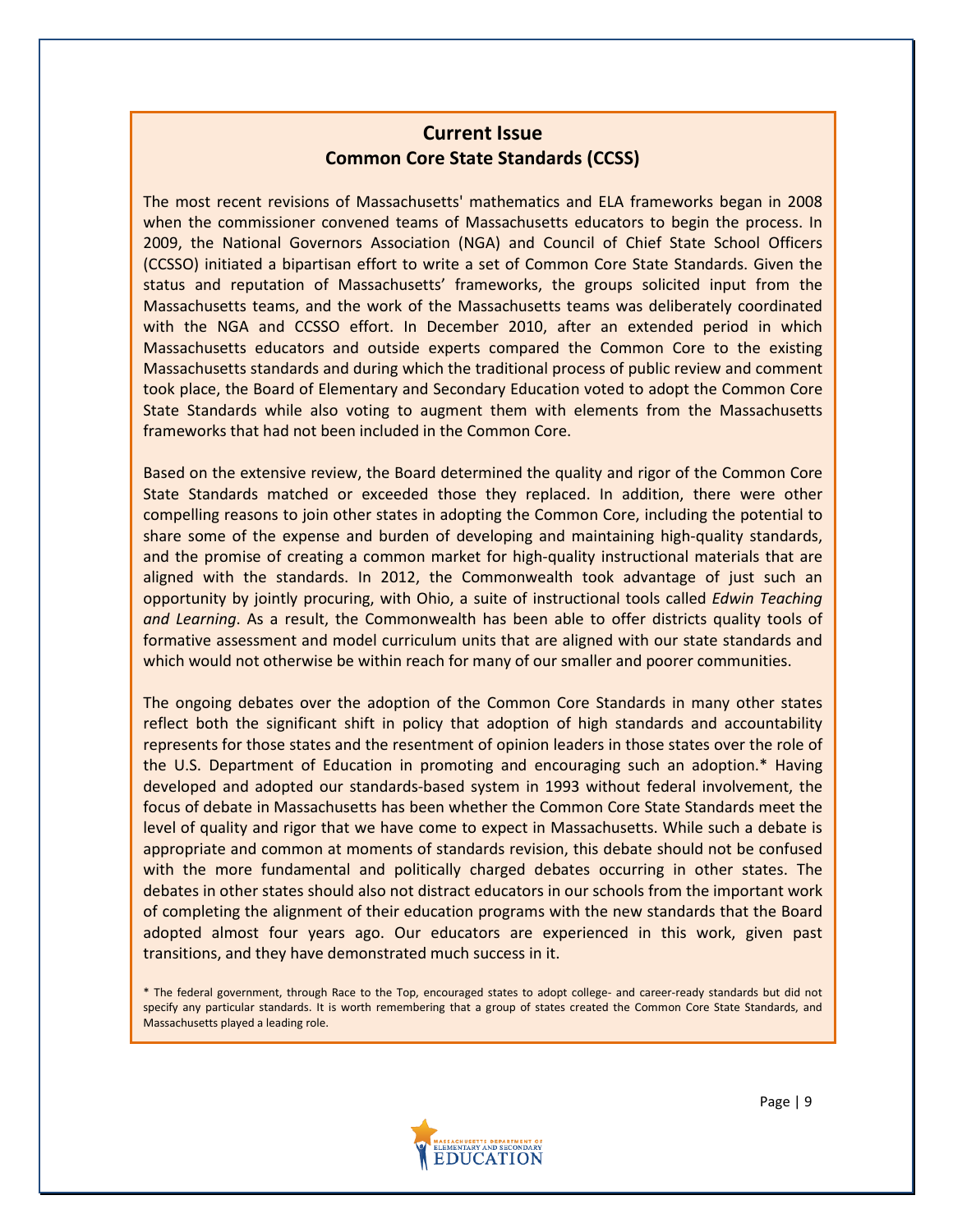#### *ASSESSMENTS*

The annual administration of student assessments aligned to the state standards is another of the core elements of the standards-based system that the Education Reform Act created. The Act specifies that the testing program must:

- test all students who are educated with Massachusetts public funds, including students with disabilities and limited English proficient students;
- measure students' knowledge of the material contained in the Massachusetts Curriculum Frameworks; and
- report on the performance of individual students, schools, and districts.

The Board adopted the Massachusetts Comprehensive Assessment System (MCAS) in accordance with this requirement.

The Education Reform Act also established a new state standard (called a competency determination, or CD) for high school graduation: students must meet the  $10<sup>th</sup>$  grade standards adopted by the Board through regulation and measured by the statewide student assessment, in order to be eligible for a Massachusetts high school diploma. (The state CD standard is in addition to a district's local graduation requirements.) The inclusion of this high school graduation requirement energized the debates surrounding state standards, injected a sense of urgency into the Act's implementation, and gave institutional expression to the state's central responsibility in establishing high standards. The first CD requirements that the Board adopted involved grade 10 mathematics and English language arts only. The Board subsequently raised the standard for the CD; students since the class of 2010 have also been required to meet or exceed the passing standard on one of four high school science and technology/engineering MCAS tests (biology, chemistry, introductory physics, and technology/engineering) to earn the CD.

The Commonwealth has administered MCAS tests since 1998. In 1998, students were assessed in ELA and mathematics at grades 4, 8, and 10. In subsequent years, additional grades and content areas were added to the testing program. In accordance with the federal No Child Left Behind Act, mathematics and ELA assessments expanded to include all grades 3 through  $8^6$  $8^6$ . No Child Left Behind also required that states adopt assessments in science. At state initiative, the subjects tested grew to include not only science, but also technology/engineering, in several grades.<sup>[7](#page-10-1)</sup>

The expansion of testing in mathematics and ELA to all grades between 3 and 8 facilitated the development of a measure of student year-to-year learning gains. Student Growth Percentiles (SGPs) complement the MCAS year-by-year test scores. The Department began reporting SGPs in 2010 for schools, districts, and students taking the standard MCAS test in grades 4-8 and 10 in ELA and mathematics. The SGPs measure change in achievement over time rather than simply

<span id="page-10-1"></span> $<sup>7</sup>$  The history and technical development of the MCAS system is described more fully in "Ensuring Technical Quality: Policies and</sup> Procedures Guiding the Development of the MCAS Test" which can be found at the DESE website at: [http://www.doe.mass.edu/mcas/tech/technical\\_quality.pdf](http://www.doe.mass.edu/mcas/tech/technical_quality.pdf)



<span id="page-10-0"></span> $6$  The requirement to expand the number of grades assessed was related to a newly established federal mandate created pursuant to revisions of Title One of the Elementary and Secondary Education Act. The revised act is commonly referred to as "No Child Left Behind" (NCLB).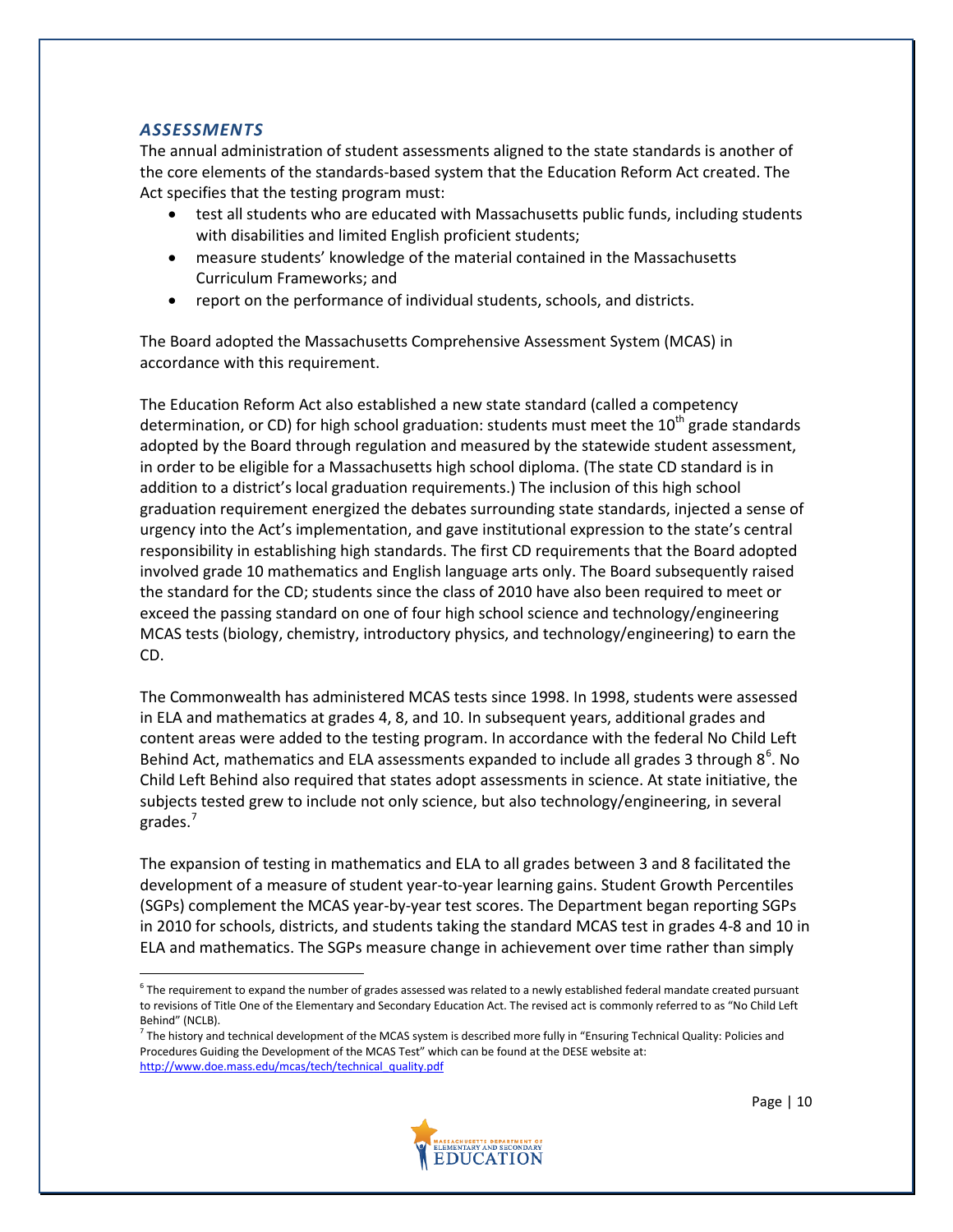grade-level achievement results in any one year, which fail to take into account prior achievement. In this way, growth percentiles add an important dimension to the evaluation of school and district performance that is responsive to the concern about the correlation between socio-economic status and achievement.

At its most basic level, MCAS data constitutes an independent, annual academic assessment of the schools and districts that educate the Commonwealth's children. While the student assessment system has gone through occasional revisions over the years, partly in order to accommodate overlapping state or federal initiatives, its fundamental structure as a summative assessment aligned to the state curriculum frameworks remains essentially unchanged since its development under the Education Reform Act of 1993. Spring 2015 will be the 18<sup>th</sup> annual administration of MCAS tests.<sup>[8](#page-11-0)</sup>

As a summative annual assessment, MCAS provides parents and the broader public a common basis to evaluate whether students are mastering the state standards and whether schools and districts are supporting that mastery. The collection and reporting of aggregated student achievement data has fundamentally changed the focus of educational policy debates and practice in the Commonwealth and has allowed communities and district leaders to identify patterns of excellence and underperformance within their own districts. Without such assessments and reporting, state and local leaders would not have the ability to confidently, independently, and accurately identify schools and districts where students are and are not meeting the state standards. Likewise, the ability to build public support for efforts to close achievement gaps between students from different racial, linguistic, and economic groups, as well as to measure the impact of these efforts, would not exist. In addition, educational leaders have begun to use student achievement and growth data as one factor in educator evaluations and to guide professional development and staffing practices.

MCAS has proven helpful to parents as an independent, annual academic check-up on student achievement; to the broader public as a basis for evaluating school and district performance; and to educators and school leaders in identifying patterns of weakness in curriculum and instruction. MCAS has been less useful in informing instruction for individual students, because it is a summative (typically end- of-year) assessment and results are reported after the end of the school year. Also, while the accountability attached to MCAS results has led most schools to strengthen teaching and learning, some schools have devoted an inordinate amount of time to test preparation rather than to building strong instructional programs.

<span id="page-11-0"></span> $8$  Section 1I of M.G.L. c. 69, added by Section 29 of Chapter 71 of the Acts of 1993.

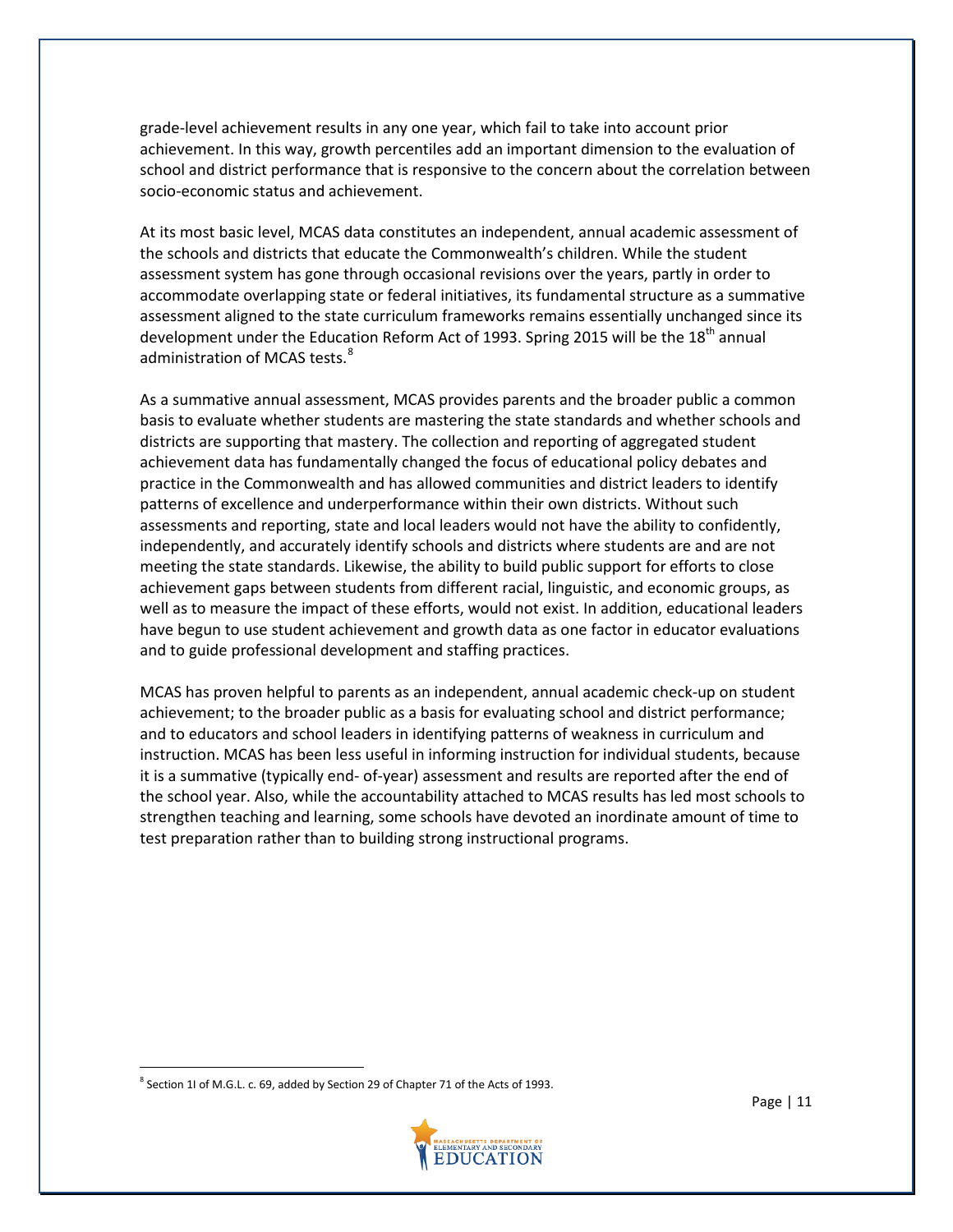#### **Current Issue**

## **Partnership for Assessment of Readiness for College and Careers (PARCC)**

The development and administration of a high quality assessment system is one of the core functions of a state education agency in a standards-based education system. As such, it is incumbent upon the Board to periodically update the assessment instrument and maintain its alignment with the state standards. The development and administration of the Massachusetts Comprehensive Assessment System (MCAS), mandated by MERA, has been an important element of Massachusetts' overall educational success over the past 18 years. Closely aligned with our state standards, these assessments have served the Commonwealth well during its first decades under standards-based reform.

The Board's adoption of the Common Core State Standards gave the Commonwealth a unique opportunity for interstate cooperation to develop an affordable, state-of-the-art, high quality assessment system that is closely aligned to those standards. The Partnership for Assessment of Readiness for College and Careers is a multi-state consortium working to develop a common set of K-12 assessments in English and mathematics anchored in what it takes to meet the literacy and mathematics expectations of post-secondary education institutions and employers, as well as to be a fully engaged citizen. While fiscal constraints forced Massachusetts to abandon our independent effort to modernize the MCAS (including computerized administration opportunities) in 2009, the PARCC consortium promises to deliver a significant upgrade of the system within the existing cost structure of our legacy MCAS. Massachusetts has played an important leadership role in the consortium, and the broad interstate collaboration has also afforded ongoing access to the leading experts in test design and development.

If the consortium is able to deliver the high quality assessment system envisioned, Massachusetts will have the opportunity to provide richer, more actionable information to families and educators about students, programs, schools and districts. The focus on college and career readiness of both the standards and the PARCC assessments, for example, has resulted in the Board of Elementary and Secondary Education and the Board of Higher Education partnering in the development of PARCC. Our partners in higher education regard the aligned assessment as a promising tool to help stem the high percentage of students needing to enroll in remediation courses in their institutions after successful high school completion.

In spring 2014, approximately 80,000 students statewide took some portion of PARCC as part of a field test. Massachusetts is in the second year of a two-year "test drive" of PARCC. The Board of Elementary and Secondary Education is scheduled to vote on adoption in the fall 2015. Most Massachusetts educators who have been involved in the development and testing of the new assessments have been favorably impressed. The lessons learned in these first administrations will help to improve the future iterations and administrations of the tests. While any shift to a new assessment instrument involves challenges and requires significant effort to maintain consistency and rigor, the PARCC consortium presents Massachusetts an exciting and timely opportunity for system improvement.

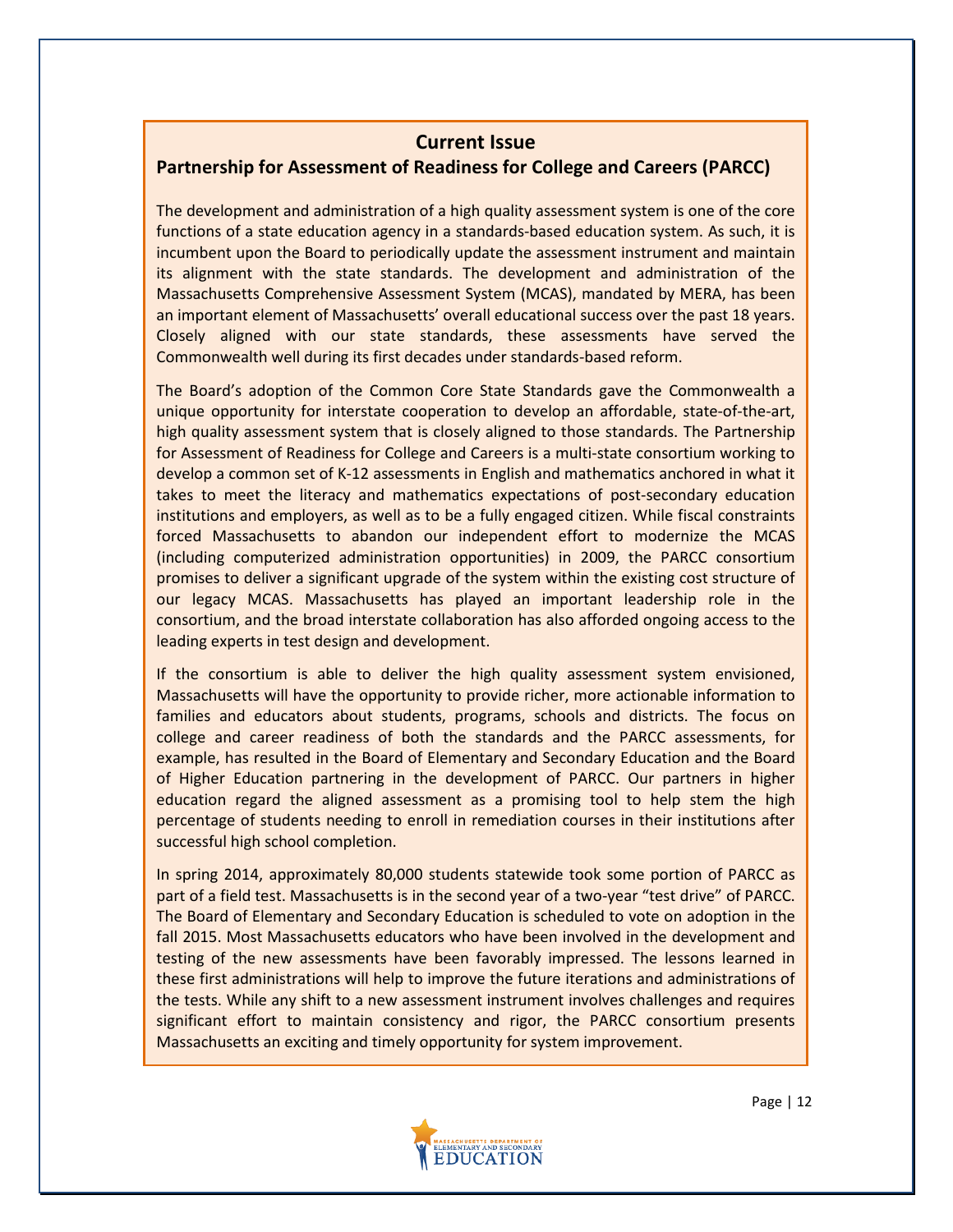#### **Charter Schools**

The Education Reform Act also authorized the creation of charter schools. Advocates for charter schools argued that families needed options in addition to traditional district schools, that charter schools could introduce and promote models of educational innovation, that the competition from charters would spur improvement in traditional schools, and that charter schools could serve as models of outcomes-based accountability.

The push for charter schools did not arise from within the original education reform coalition that was advocating for finance reform, standards, assessments, and accountability. Rather, it was incorporated within the legislation as a parallel, or tandem, reform initiative within the broader Act.

The Education Reform Act originally authorized the awarding of up to 25 charters statewide to boards of trustees operating independently of local school committees (under terms and provisions that apply to what we now call Commonwealth charters). The original Act limited the number of charters granted in the cities of Boston and Springfield to up to five each and up to two each in any other city or town. The original provisions of the Act also delayed the opening of any new charters until 1995 and imposed a statewide enrollment cap of just over 6,000 students. Horace Mann charter schools (in which school committees participate in the application process, and of which there are currently three varieties) were created under subsequent legislation enacted beginning in 1997.

Since 1993, the charter school sector of public education has grown significantly. Parental support, significant waiting lists, strong academic performance in many charter schools, and an active advocacy community have prompted the Legislature to raise the statutory cap on the number of and enrollments in charters on several occasions.

Massachusetts is one of a small number of states in which the state board of education that oversees the public elementary and secondary education sector also is the sole authorizer of charter schools. Over time, the Massachusetts Board has set a high bar for entry and has demonstrated a willingness to exit low performers. Since 1994, 431 prospectuses and 246 full applications for charters have been submitted and, from those, 104 charters have been awarded. During the same period, 23 charters have been surrendered, revoked, or nonrenewed (12 of which were for performance reasons after opening).

In 2013-14, there were 80 operating charters in Massachusetts (70 of them Commonwealth charters), and they enrolled approximately 35,000 students. Of the 70 Commonwealth charter schools, 19 were in Boston and enrolled approximately 7,000 Boston students, or 13 percent of the district's total enrollment, with another 1 percent attending Commonwealth charters outside the city limits.

The 2010 Achievement Gap Act considerably expanded the allowable limits on charter school enrollments in communities with particularly low-achieving school districts. The impetus to lift existing caps came from both an initiative petition widely believed to be likely to pass and from the incentive of Race to the Top funding. Many of those newly available charter slots are currently being built out under approved and operating charters. Several elements of the



Page | 13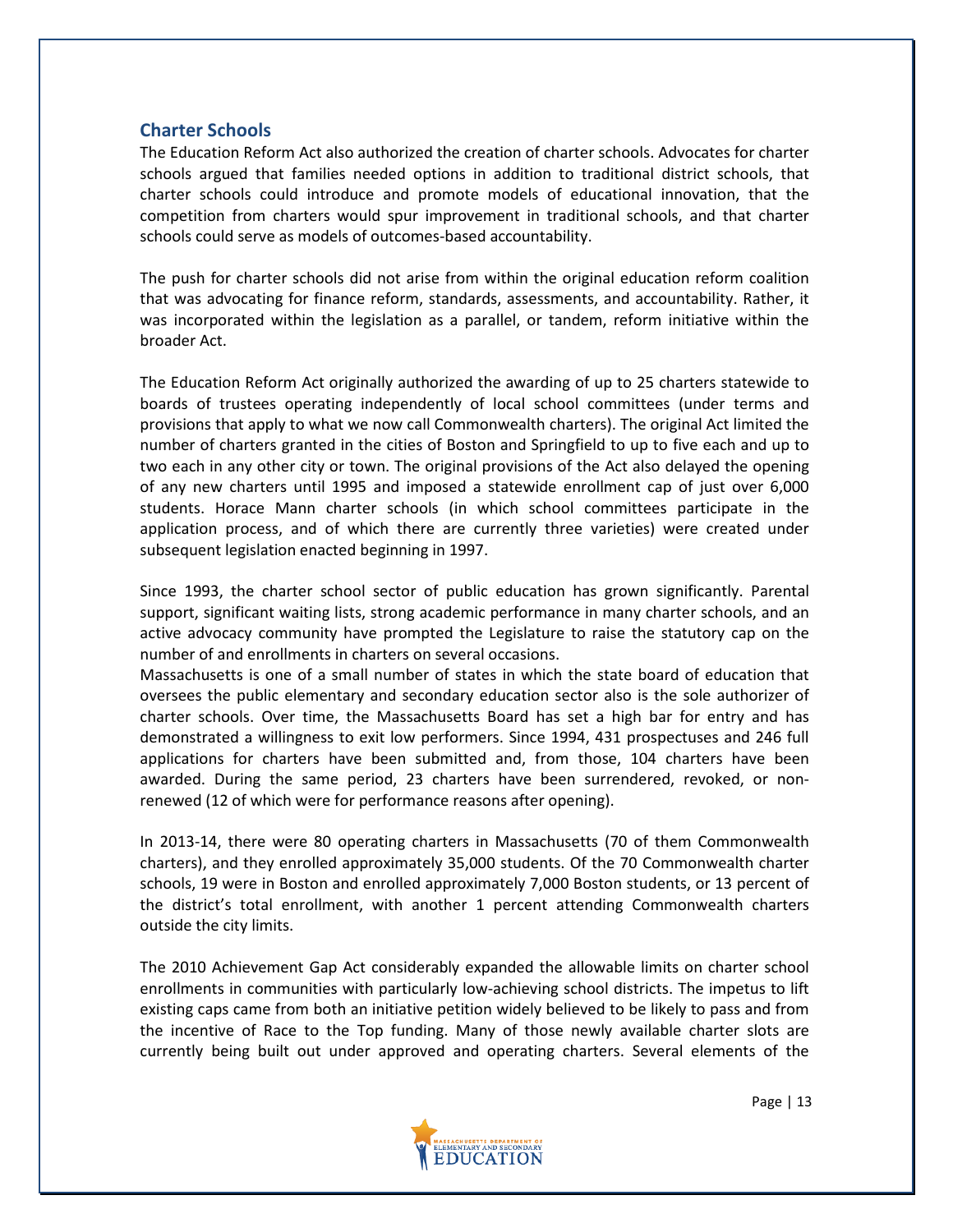Achievement Gap Act made the legislation particularly significant for the charter sector and reflect how the role of charter schools has evolved since the Education Reform Act, including:

- Cap expansions were limited to those communities where district performance was in the lowest 10 percent of districts statewide. This explicit and targeted use of available charters to serve students in low-performing districts reflects a growing recognition that many charters were having particular success in serving minority and low-income students who were performing at low levels on state assessments. New provisions also required charter operators to adopt recruitment and retention plans designed to ensure that they were serving representative populations within the low-performing districts they were being approved to serve.
- New charters and expansions under the cap-lift are limited to "proven providers." This provision similarly reflected recognition that some charter operators were demonstrating success in closing persistent achievement gaps, and the Commonwealth has an interest in developing and expanding the capacity of those operators in particular.
- At the request of advocates and public officials from some urban districts, a new category of Horace Mann charters was created, allowing more flexibility than would be available under district collective bargaining agreements, for up to 14 so-called Horace Mann III schools statewide. These "in-district" charters allow districts to directly contract for the educational management expertise that some charter operators had developed within the Commonwealth charter sector.

In all these ways, the 2010 legislation reflects a significant evolution in the debates and discussions about the role of charter schools and educational management organizations within the public education system of Massachusetts. Passed nearly two decades after the adoption of the Education Reform Act, the Achievement Gap Act no longer treated charters as a tandem, or parallel, reform effort. Rather, the 2010 Act recognizes the charter school sector as an important element in the Commonwealth's overall effort to support and improve student achievement.

The new legislation expanded choice opportunities for families by expanding charter caps in low performing districts. The legislation also facilitated the expansion of experienced turnaround expertise by concentrating demand for new operators on "proven providers" and providing for charter networks run by the same board of directors. Finally, the 2010 act also accommodated the desire of local districts to access the expertise developed in the charter sector within the operation of their own district schools.

#### **Accountability and Assistance Systems**

Of all the core elements of the standards-based system the Education Reform Act established, the school and district accountability system was the least well defined. Nevertheless, the basic architecture and authorities of the existing accountability system have their origin in the original Act. Until the Education Reform Act's new finance, standards, and assessment systems were developed and put in place, however, there was little need, or justification, to begin developing or exercising the accountability provisions contained in the Act. It is not surprising, then, that some of the important limitations of the accountability provisions were not fully appreciated

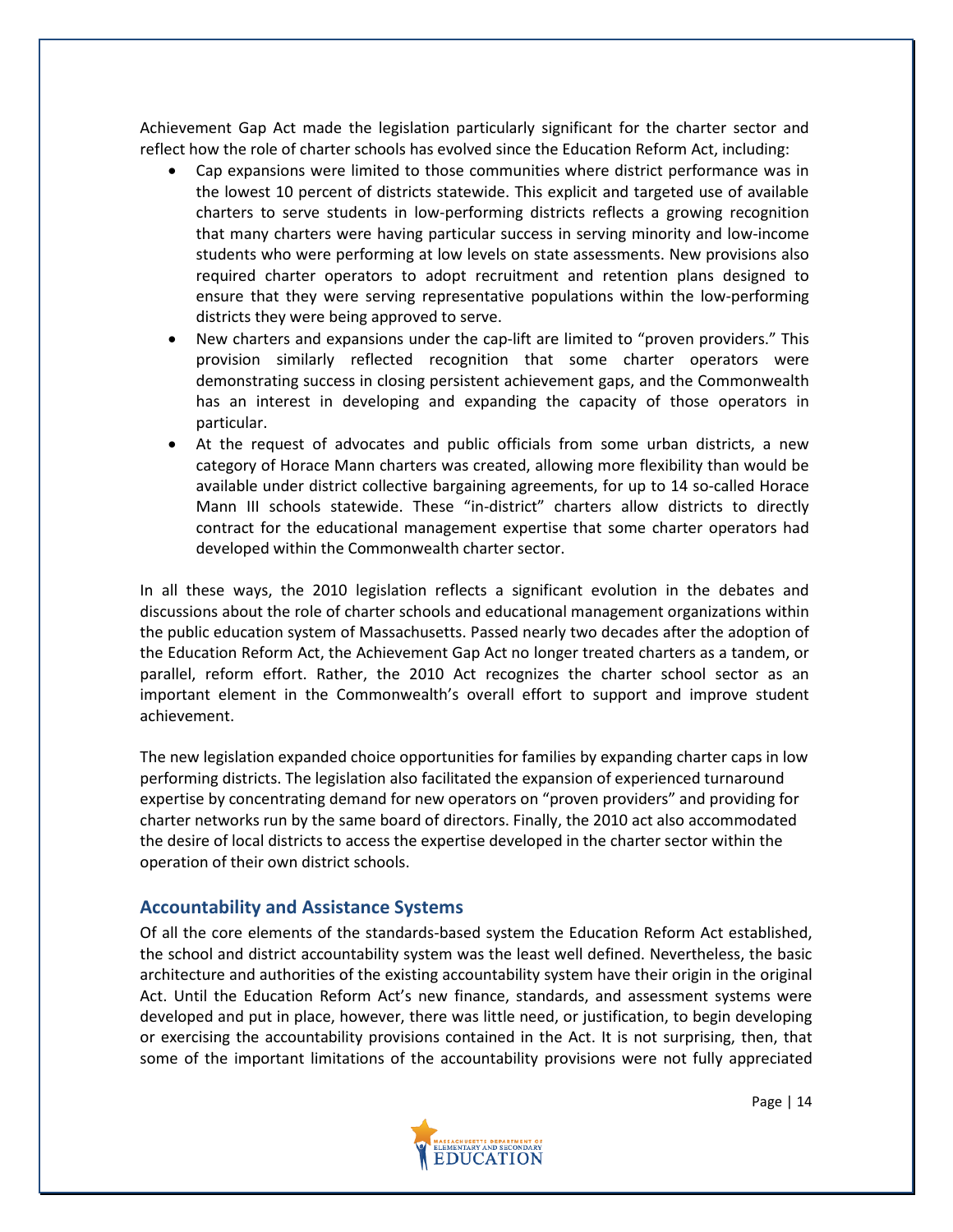until after the initial seven-year systems-building period had ended and a subsequent period of experimentation and development had begun.

As with the student assessment system, the legal and regulatory structure of the school and district accountability system has been influenced by, and adapted to conform to, overlapping state and federal policy initiatives. At times, in fact, those two influences were not easily reconciled, and state policymakers chose to maintain dual accountability systems for several years in order to maintain fidelity to the broad purposes embodied in the Education Reform  $Act<sup>9</sup>$  $Act<sup>9</sup>$  $Act<sup>9</sup>$ .

Despite the general lack of detail in its accountability provisions, the Education Reform Act did require the state Board of Education to "adopt a system for evaluating on an annual basis the performance of both public school districts and individual public schools" based on their success in improving student performance. It also required that the new system "…provide means to compare student performance among the various school systems and communities in the commonwealth" and directed the state board to "...continue the commonwealth's participation in the assessment activities of the National Assessment of Educational Progress."<sup>[10](#page-15-1)</sup>

The 1993 Act created new sections, 1J and 1K of Chapter 69, authorizing the Board to declare some schools or districts "underperforming" or "chronically-underperforming" and also laying out basic procedures to do so. The new sections directed the commissioner to "provide technical assistance for the improvement of the education program" of an underperforming school and directed the board to "designate a receiver for (a chronically underperforming) district with all the powers of the superintendent and school committee" who would report directly to the commissioner.<sup>[11](#page-15-2)</sup>

As the initial, seven-year phase-in of the Education Reform Act ended, however, the skeletal nature of the original accountability sections left many substantive components of the system to be further developed by the state Board and ultimately by subsequent legislative action. While the standards and assessment systems provided a firm basis to identify low performance, they did little to guide the development of state systems of support to promote or ensure appropriate responses by schools and districts to underperformance. Given the continuing reliance on local control to lead school improvement efforts, this lack of attention to system capacity for school turnaround work would prove a continuing limitation of the Act.

By the late 1990s, the first efforts at building an accountability system had begun. In February 1997, then-Governor Weld issued Executive Order 393, creating the Educational Management Accountability Board (EMAB) to review how effectively school districts had used the infusion of new state dollars and to recommend low performers to the Board of Education for possible declarations of underperformance.



<span id="page-15-0"></span> $9$  The "No Child Left Behind Act" (NCLB) used a system based on test results to measure "adequate yearly progress" toward state defined "proficiency" standards from 2002-12. During this period, Massachusetts maintained its own system under which test performance triggered state-based site reviews that could lead to declarations of "underperformance" pursuant to the provisions of the Massachusetts Education Reform Act.

<span id="page-15-2"></span><span id="page-15-1"></span><sup>&</sup>lt;sup>10</sup> Section 1I of M.G.L. c. 69, added by Section 29 of Chapter 71 of the Acts of 1993.<br><sup>11</sup> Sections 1J and 1K of M.G.L. c. 69, added by Section 29 of Chapter 71 of the Acts of 1993.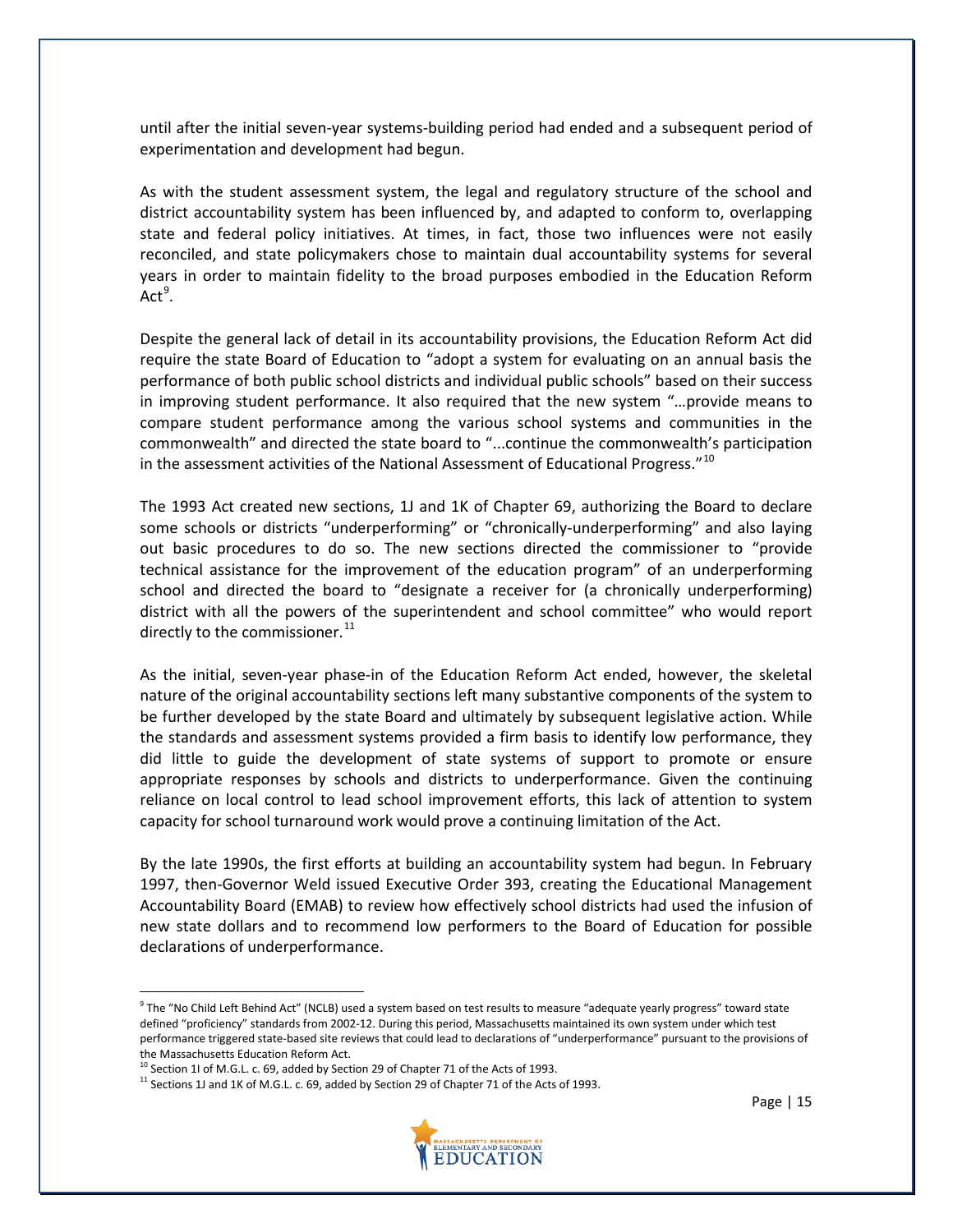Meanwhile, the Board and Department of Education were beginning to invoke the Act's original provisions to develop a system to identify and respond to underperformance by individual schools. By the 1998-1999 school year, the Department had designed the first system of performance and improvement ratings under the Education Reform Act. Under the new system, low ratings based on student achievement and improvement data would trigger subsequent fact-finding and panel reviews by the state agency. During the summer of 2000, then-Education Commissioner David Driscoll designated the first two schools "underperforming" under the Education Reform Act's accountability provisions. With these designations, the Department and Board began their decade-long process of developing a system best characterized as a stateinitiated and, to varying degrees, state-assisted school improvement planning process by local districts.

With little experience or internal capacity to lead districts in school turnaround work, the Department was left to rely heavily on local district capacity to lead school turnaround efforts in their own schools. Furthermore, the divided school and school district accountability systems (which began in 1997 with the Executive Order creating the Educational Management Accountability Board and was subsequently institutionalized with the creation of the independent of Office of Educational Quality and Accountability (EQA) $^{12}$  $^{12}$  $^{12}$ ) fragmented what little capacity was being developed at the state level. In 2008<sup>13</sup>, largely in response to district complaints regarding the state's outsized capacity to identify low performance relative to its much more limited capacity to offer guidance and assistance, the legislature brought EQA's auditing and information gathering function into the Department of Education.

Meanwhile, the Board and the Commissioner were also working to align accountability and assistance efforts. Five levels, or categories, anchored the emerging alignment of accountability and assistance. Level 1 schools and districts are those making strong continuous progress and needing minimal state support and intervention. At the other end of the spectrum, Level 4 are schools and districts with the lowest performance and little improvement, and thus those subject to state receivership (Level 5). Through this effort the Board was attempting to compensate for a fundamental limitation of the original accountability provisions of the Act – that the State Board direct improvement of locally-developed plans for "underperforming" schools, without provision for the state to develop capacity to support local districts in their efforts. While Massachusetts was engaged in these early efforts to enhance local district capacity to lead school turnaround work, the U.S. Department of Education was increasing its attention to the need to identify, develop, and support successful turnaround strategies for local schools and districts. $14$ 

Viewed within this context, the Achievement Gap Act of 2010 can be understood as having codified the accountability and assistance system that had evolved under Board leadership over a 10-year period. That system has sometimes been referred to as a "loose/tight" paradigm of state-based oversight and accountability. The Achievement Gap Act put in place a system of progressive sanctions and authorities where high performance in schools and districts leads to

<span id="page-16-2"></span><span id="page-16-1"></span><sup>&</sup>lt;sup>14</sup> These federal activities arose from similar frustrations with the provisions of the No Child Left Behind Act.



<span id="page-16-0"></span> $12$  Section 4 of Chapter 384 of the Acts of 2000.<br> $13$  Chapter 311 of the Acts of 2008.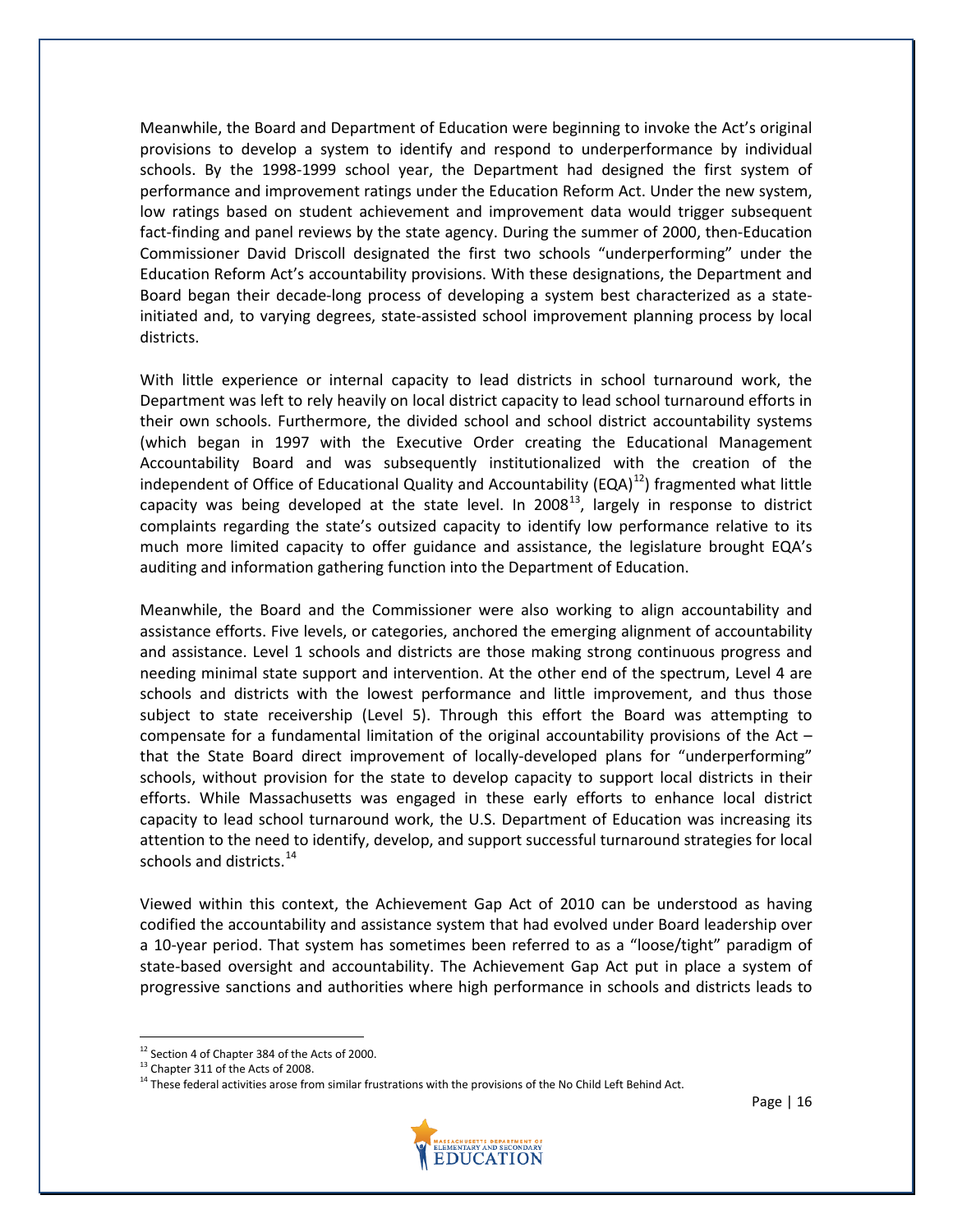loose state oversight and poor performance results in increasingly tight state oversight and progressively expanding state authority over local schools.

#### **Current Issue**

#### **Lawrence Turnaround and Demonstrating Successful Turnaround Strategies**

Even if the MERA of 1993 had included the school and district turnaround provisions of the Achievement Gap Act of 2010, it is unlikely that the Board and Department of Elementary and Secondary Education would have been in a position to support the turnaround of the Lawrence Public Schools, as has been the case since 2011 when the Board declared Lawrence a chronically underperforming (Level 5) district and placed it in receivership. The data to support turnaround efforts, the existence of successful turnaround partners, and the experience and insights gained in over a decade of standards-based turnaround efforts were simply not in place when the Act was adopted in 1993. In fact, while mismanagement in Lawrence triggered development of the first iterations of accountability and auditing systems under MERA in 1997, earlier state interventions in Lawrence produced little in the way of increased student achievement.

The Achievement Gap Act of 2010 more clearly delineated the powers available to the Board and Commissioner in cases of extreme underperformance by districts. Even so, those powers only established an opportunity for effective intervention. The various elements necessary to take advantage of that opportunity grew out of the experience gained under two decades of standardsbased education both within districts and by many successful charter organizations serving highrisk, high-need students.

Exercising this newly created statutory authority, the Commissioner recommended and the Board designated the Lawrence Public Schools as chronically underperforming in November 2011. The Commissioner appointed an experienced district leader and educator as receiver in January 2012 and has supported him with expertise from both inside and outside DESE. The receiver's approach in this turnaround effort has been to devolve authority from the central office to the school level and supplement existing district capacity with proven educational managers drawn from the growing numbers of successful school operators from both within and outside the traditional district system, including successful charter school operators. The Commissioner also worked with the receiver to negotiate a first-of-its-kind for Massachusetts, collectively bargained teacher contract that eliminates the traditional step and lane system that rewarded longevity and educational attainment. Instead, the new contract rewards competence, increased responsibility, and leadership, and assigns decisions about working conditions to the school level.

The combination of experienced turnaround leadership, a negotiated set of conditions that facilitates collaborative school leadership, an extended day and year, and the implementation of an effective educator evaluation and development system has produced positive early results. The early results show promising gains in student achievement. Moreover, there is clear evidence of a cultural change within the district that promises a significant return on the investment of time and expertise that has been made in the district, for many years to come. Families are engaged in student learning, educators are reporting a rewarding professional culture under the receivership, and a system that supports continuous improvement is emerging.

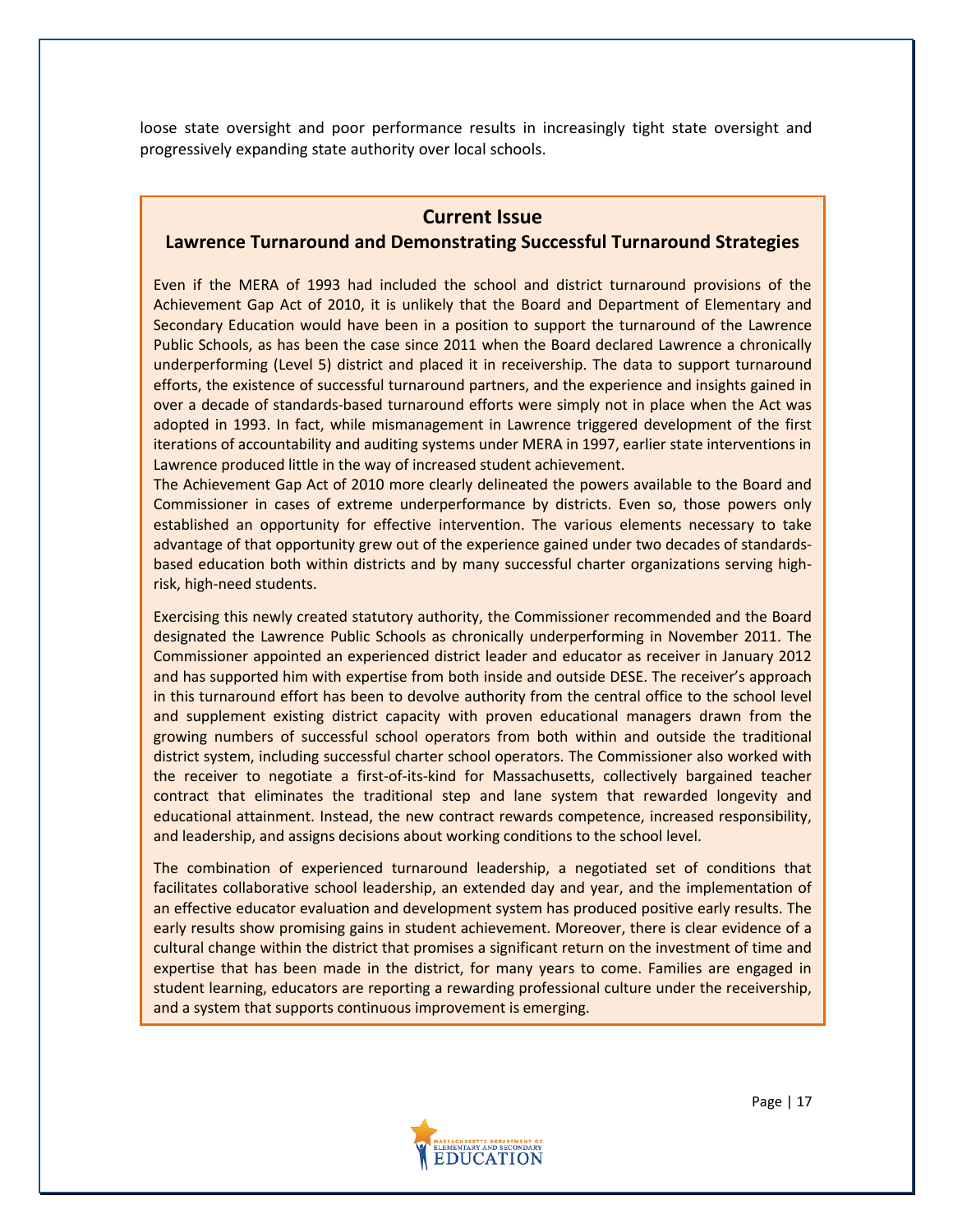#### *Achievement Gap Act of 2010*[15](#page-18-0)

Grounded in the framework of the 1993 Education Reform Act, the 2010 Achievement Gap Act more clearly outlined accountability provisions that flowed from the original Act's broad framework and powers. While student assessment data informs the determination of a school or district's status under the refined system, for example, the most significant state

interventions and highest levels of technical assistance to local districts are not automatically triggered by student assessment data alone. Rather, in authorizing the Board and Commissioner to identify schools as "underperforming" or "chronically underperforming," the statute requires the Board and Commissioner to base their decisions on multiple indicators. Similarly, the 2010 Act empowered local and state officials to overcome some financial and legal obstacles encountered in carrying out their respective accountability obligations under the original provisions of the Education Reform Act. For instance, the 2010 Act provided a process to expeditiously resolve conflicts between existing collectively bargained provisions and locally created turnaround plans.

Informed by almost two decades of standards-based education reform in a highly decentralized education management system, lawmakers recognized that mere public identification of low performance was of limited utility in the absence of local

# **Promoting District Analytic Capacity Edwin Analytics**

The post-World War II period has been one of an expanding national and state economy wherein public revenues and budgets have expanded annually with few exceptions. The recent worldwide recession and emerging economic and jobs restructuring, in combination with increasing demand for public revenues from health needs, pension obligations, and an aging population, suggest that taxpayers will be increasingly challenged to consistently and substantially expand K-12 funding. In this context, school districts will best be served by educational leaders who are able to rethink practices and expenditures in order to maximize return on investment.

Largely with the support of federal funding, the Department is collaborating with local districts to develop a set of reports and analytic tools that provide access to local and state data in formats that can inform district practice. These reports and tools, branded under the name "Edwin Analytics," provide access to a wide range of data including student level data, postsecondary success data, staffing and educator data, and school and district finance data.

Included in these tools and reports is a series related to school and district finance data. These are designed allow districts to benchmark their expenditure, staffing, and other practices relative to schools and districts with comparable characteristics. The goal of these reports, and the culture they are designed to support, is to promote the most efficient and effective allocation of resources to promote student success by the local officials who are responsible for school budgeting.

capacity and opportunity to remediate the low performance. The 2010 Act pursued a realistic set of expectations for state oversight of school and district turnaround efforts and delineated



<span id="page-18-0"></span><sup>&</sup>lt;sup>15</sup> Chapter 12 of the Acts of 2010.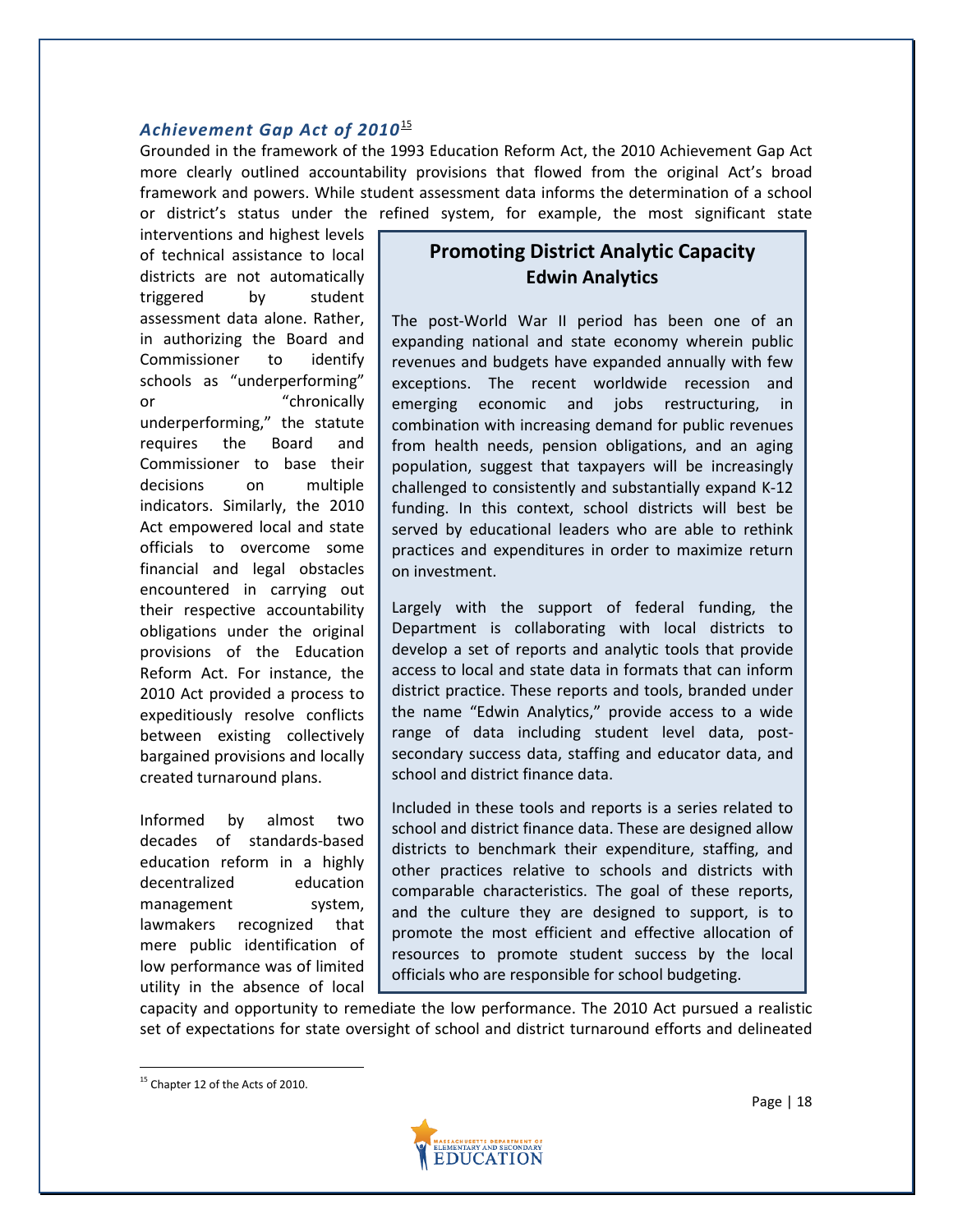significant state and local authorities to meet those expectations. As of the 2014-15 school year, 43 underperforming (Level 4) schools, four chronically underperforming (Level 5) schools, and one Level 5 district exist.

The Achievement Gap Act of 2010 also represented a moment of convergence in state and federal education policy in Massachusetts. Adoption of the 2010 Act successfully positioned the Commonwealth to secure substantial federal Race to the Top funding to jumpstart and support the programs and policies envisioned under the amended accountability system. In doing so, the legislation and grant advanced a refined vision of the accountability function of our state education agency within our decentralized, but standards-based, system.

In both clarifying the accountability responsibilities and authorities of DESE and working to access federal financial support to build capacity throughout the state and local public education system, the 2010 Act brought the accountability and assistance functions in line with other core elements of our standards-based system. The convergence of state and federal policies has also been reflected in a subsequent waiver that the Commonwealth requested and received from the U.S. Department of Education that allowed Massachusetts to eliminate its dual accountability system and use the updated state system for both state and federal accountability purposes.

# **Technical Assistance and Supplementing District Capacity Massachusetts Model System for Educator Evaluation**

As the Commonwealth's accountability system has matured and the low hanging fruit of education reform has been harvested, the Department has focused on elevating the program of instruction through the engagement of all professional educators. The core of this effort is the linkage of the Massachusetts academic content standards with the educator evaluation mandate that originated with MERA. The mandate has been upgraded over the past four years.

The Model System is a comprehensive educator evaluation system collaboratively designed by DESE and Massachusetts educators, pursuant to new educator evaluation regulations adopted by the Board in June 2011. The new system supports effective implementation of the new evaluation system by districts and schools that might not otherwise have had the internal capacity to develop these resources on their own. The new regulations and the Model System place student learning at the center of the evaluation process, and use multiple measures of student learning, growth, and achievement alongside observations to inform educators' ratings.

The Model System is designed to support the core goals of:

- Support the growth and development of teachers and administrators;
- Place student learning at the center, using multiple measures of achievement;
- Recognize excellence in teaching and leading;
- Establish a high bar for professional teaching status; and
- Shorten timelines for improvement.



Page | 19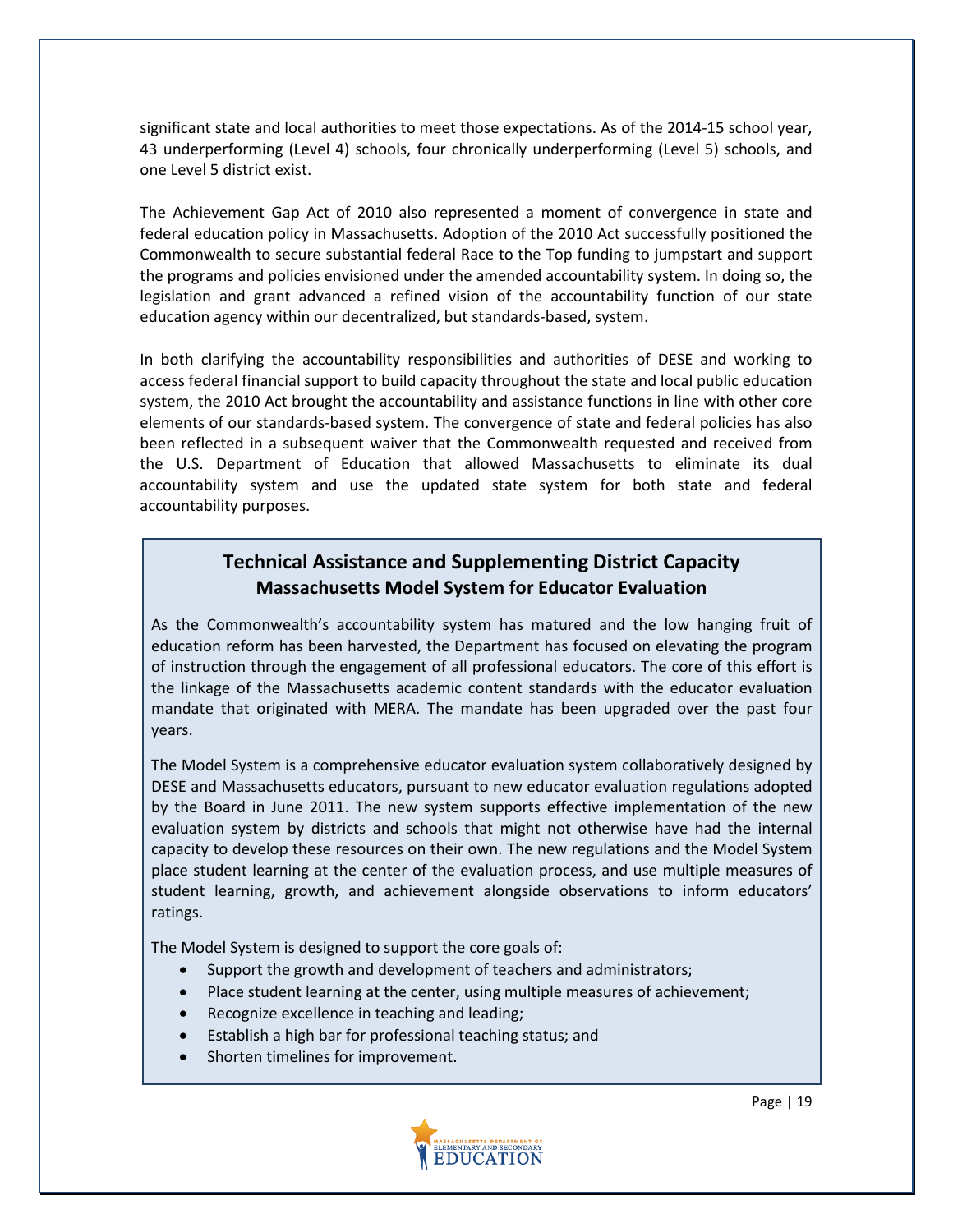The educator evaluation framework, and Model System, support implementation of the Massachusetts Curriculum Frameworks. While the frameworks represent the key content and skills to be mastered by all students, the evaluation system is designed to assess educator effectiveness in teaching this material.

Educator evaluation and professional development (PD) both are intended to improve educator practice and student outcomes. The evaluation framework highlights PD needs within a school and across a district. Thoughtful implementation of educator evaluation also enables districts to identify educators with exemplary skills who are well positioned to provide job-embedded PD to their colleagues.

In these ways, the new evaluation framework brings together many of the core elements of our standards-based system. While MERA required teacher evaluation as well as professional development activities from the outset, it is only in recent years, with DESE support using state and federal dollars, that most districts have adopted a system that ties together student assessment data and information on educator competence to promote student mastery of the Commonwealth's academic content standards.

The Department has been working with districts to promote a culture of constant improvement and to provide districts with the tools and skills to put improvement into practice. Aligning instruction with the state standards, effectively using data to inform and differentiate instructional practice, and using educator evaluation as a means of professional improvement are some of the core elements of that work. Many districts did not possess the expertise or capacity to adopt and implement that work on their own.

Besides providing cost-effective technical assistance to many districts, the DESE's school level interventions have disseminated best practices within some of the Commonwealth's larger districts. In this way, the DESE's interventions have served as creative disruptions to ineffective practice in the lowest performing schools and districts. To better fulfill this newly refined role, the Commissioner has directed DESE to serve as a broker to link districts with proven educational management organizations and other successful educators working in the Commonwealth's schools and districts.

This role of DESE, as broker between successful school operators and the lowest performing schools and districts, would not have been possible 20, or even 10, years ago and is partially an outgrowth of the charter expansion provisions of the Achievement Gap of 2010. Because that Act created an expanded demand for "proven providers," required them to focus on high needs students, and thereby expanded the number of these entities operating in Massachusetts, the state is now in a position to use that expertise to support its own school and district turnaround work within the traditional delivery system. Similarly, local districts, including Boston, Springfield, and Salem, are now leveraging this newly expanded sector themselves, in order to improve their own district schools through the vehicle of Horace Mann (in-district) charter schools.

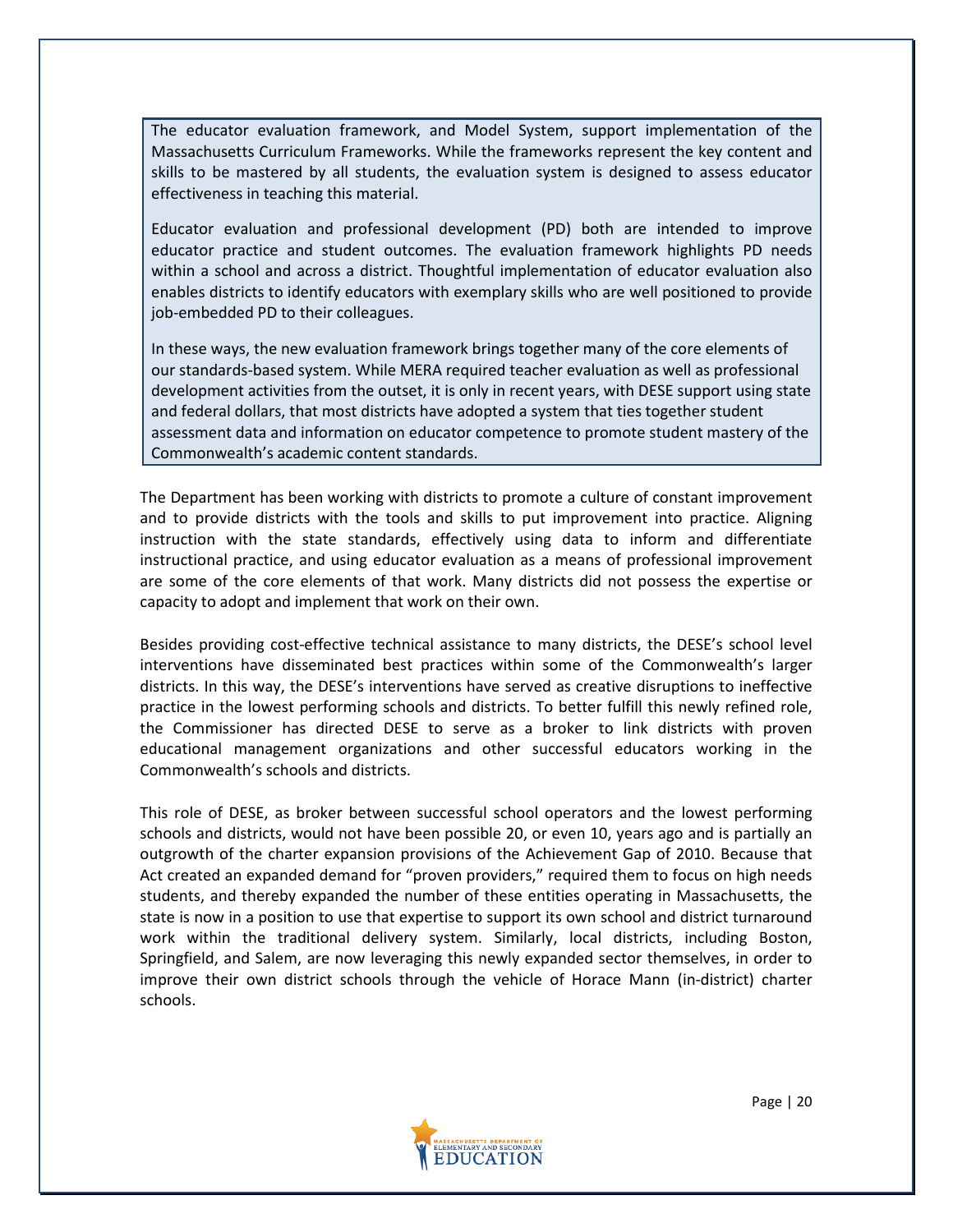### **Current Issue**

## **Development of DESE's Capacity and the End of RTTT and other Federal Funding**

The Achievement Gap Act of 2010 represented further development of almost two decades of Massachusetts policy evolution. The Act of 2010 continued the local control tradition while anticipating and authorizing a more active role for the Department of Elementary and Secondary Education (DESE) than one primarily focused on regulatory compliance. Under the framework established and supported by the 2010 Act, and with the federal financial assistance it was partially designed to secure, expectations have been raised for DESE's role in helping local schools and districts develop the capacity to operate effectively in a standards-based environment and for responding effectively in instances of identified low performance. Most of the funding under the RTTT grant has been used for this purpose. Some of those initiatives are highlighted or discussed elsewhere in this paper and include:

- Supporting local educators' work to implement newly updated state curriculum frameworks.
- Supporting development and implementation of next-generation student assessments that are aligned to the new standards.
- Assisting districts in the adoption and implementation of new educator evaluation instruments, including the development of locally determined measures of gains in student achievement.
- Support of six regional District and School Assistance Centers (DSACs) to help struggling districts through targeted assistance to promote, model, and facilitate the implementation of effective practices that can raise student achievement.
- Support of implementation of turnaround plans for underperforming (Level 4) and oversight of chronically underperforming (Level 5) schools and one Level 5 district.
- Efficiently procuring high quality formative assessment tools and model curriculum units aligned to the new state standards that can improve instruction in a timely and efficient manner. These types of state procurements can be particularly important for small or poorly resourced districts that might not otherwise be able to procure tools of this nature and quality.
- Supporting the development and dissemination of information technology tools that provide access to state level and locally originated data in formats that can inform instructional practices and district financial and policy-making decisions.
- Convening of local educators and administrators to promote dissemination of best practices.

By design, the Executive Office of Education and DESE has used much of the federal grant funding to support one-time expenditures on items such as information technology enhancement and the adoption and implementation of new educator evaluation systems. Other elements of that work, however, are ongoing operating costs as DESE supplements and elevates local district capacity and promotes dissemination of best practices.

Given the timing and fiscal circumstances under which the 2010 Act was adopted, much of the funding to support the evolution in DESE's core work came from federal sources. The agenda that the core work fulfills, however, was established by the 1993 Act. Two decades after adoption of the MERA, the role of the DESE within our standards-based system has been more clearly defined. It is now critical that we work with the state board, Governor, and legislative leaders, to position the agency's core work on a secure and sustainable fiscal footing.